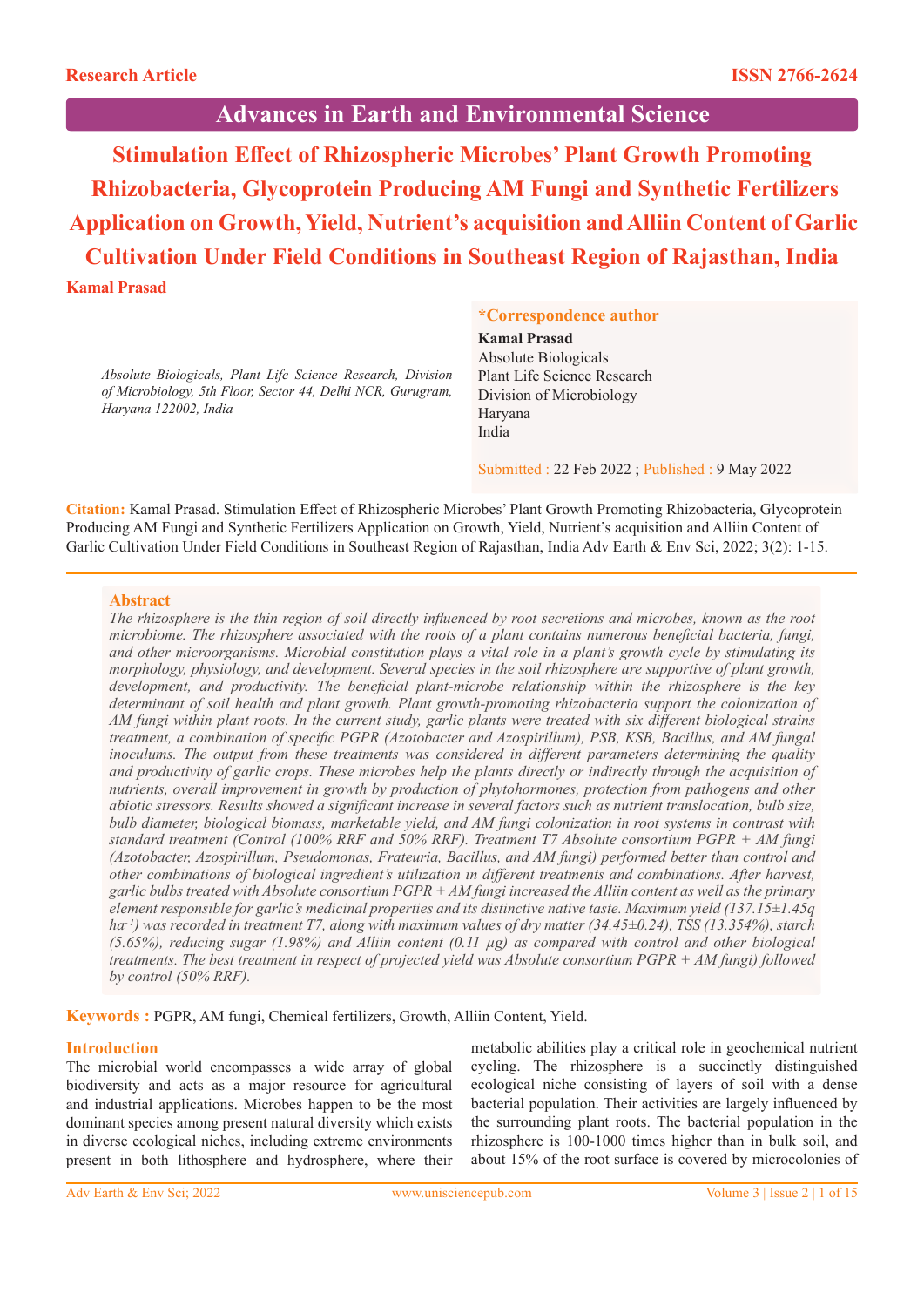a variety of bacterial and fungal species. A considerably large amount of carbon is fixed by the plant as photosynthates are secreted into the rhizosphere mainly as root exudates that can be used as nutrients by bacterial populations. In reciprocation, the metabolic activities of these bacteria in the rhizosphere stimulate mineral nutrient distribution and uptake by plant roots and provide to plants for growth, development, and productivity. These beneficial bacterial populations of the rhizosphere are commonly known as plant growth-promoting rhizobacteria (PGPR). They promise plant growth (PG) promotion by secreting a variety of metabolites and employing various mechanisms.

Garlic (A*llium sativum*), a perennial plant of the amaryllis family (Amaryllidaceae), is known for its flavourful bulbs. The plant is endemic to central Asia but is cultivated in Italy and southern France and is a classic ingredient in many national and international cuisines. Garlic is the second most widely cultivated bulb crop, after onion, and has long been recognized as a valuable spice and condiment throughout the world. In India, garlic is grown an area of 0.274 million hectares with a production of 1.271 million tons. Garlic possesses highly nutritive value and has been considered a rich source of carbohydrates, proteins, and phosphorus. Ascorbic acid content was also reported to be very high in green garlic. The uninjured bulb contains a colorless, odorless water-soluble amino acid called Alliin (Figure 1) which, after crushing converts into Allicin whose principal ingredient is odoriferous diallyldisulphide. Garlic contains 0-1% volatile oil, whose chief constituents are diallyldisulphide (60%), allyl alcohol (5.4%), dimethyl trisulphide (2-4%), methyl allyltrisulphide (1.5%), methyl allyldisulphide (1.2%) and diallyltrisulphide (1%). Alliin is the most noticeable biomarker in garlic, consisting of about 10 - 30 mg/g in fresh and dry garlic, respectively (Lawson, 1998). The daily intake of garlic in various forms recommended by WHO is 2 - 5 mg of oil, 2 - 5 g of fresh, 0.4 - 1.2 g of dry powdered, and 0.3 - 1 g of the dry extract (Torrey, 1992). As a dietary supplement, 600 - 900 mg of garlic per day is suggested by the American Dietetic Association (ADA). Allicin is the therapeutically useful compound of garlic. However, it is difficult to directly determine it due to its high reactivity and unstable nature. The range of the amount of allicin in garlic samples is reported by several scientists from 3.37 to 8.99 mg/g (Lawson, 1998;Ribak et al., 2004; Silva et al., 2010). The quantity of alliin indicates the quality of garlic. Upon crushing of garlic cloves the enzyme alliinase gets access to alliin and consequently, alliin is converted into allicin with a release of distinctive aroma (Holub et al., 2002). The reported ratio of conversion from alliin to allicin is 3:1 along with pyruvic acid, ammonia, and carbon dioxide as byproducts (William & Pant, 2007).

Garlic contains antifungal, antimicrobial, insecticidal, medicinal as well as hypoglycemic properties. Experts also suggest garlic therapy in flatulence, constipation, faulty digestion, inadequate food intake, leprosy, chronic coughs, and many other diseases. It is grown widely in India and particularly in Rajasthan as well on large scale to boost up its per hectare yield and the farmers resort to using inorganic fertilizers containing N, P, and K in sufficiently abundant quantities. The use of inorganic fertilizers to obtain a higher yield with a quality product is not only costly but also a precursor of health hazards by polluting the environment, soil, and water. This anxiety has now led them to devise ways and means to switch over the use of eco-friendly biofertilizers in crop production. Biological organisms such as nitrogen fixer, phosphate solubilizer bacteria (PSB) Potassium mobilizing bacteria (KMB) fix atmospheric nitrogen, solubilize phosphorous, and mobilize potassium to increase soil fertility and biological activities. Biofertilizers are products having living cells of different types of microorganisms, which can convert nutritionally important elements and play a principal role in expanding the availability of macro and micronutrients to the plants, besides these improving building hormones and antimetabolites properties as well. Availability of nitrogen is important for growing plants. It remains the main constituent of protein and nucleic acid molecules and also a part of chlorophyll molecules. Phosphorus (p) is a vital constituent of phospholipids, nucleic acids, and several enzymes. It is desired for the transfer of energy within the plant system and is involved in several metabolic activities. P has a positive effect on early root development (RD), PG, yield, and quality. Potassium (K) plays an indispensable role in plant metabolisms such as photosynthesis, translocation of food, regulation of plant pores, activation of plant catalyst, and resistance against pests and diseases. P improves colour, glossiness, and dry matter accumulation besides improving keeping quality of the crop. Some microbes suppress plant pathogens and insect pests by producing volatile antibiotic metabolites, while others stimulate plant host defense before pathogen infection which indirectly contributes to increased crop productivity. Scientific reports on endophytic colonization and biofilm formation by *Bacillus* spp. have suggested that endophytic colonization and biofilm formation improve the bacterium's ability to act as a biocontrol agent (BCA) against the plant pathogens. In recent years, Bacillus and Paenibacillus spp. has procured global attention because of their utility advantages over other PGPR strains in inoculant formulations, stable maintenance in rhizosphere soil, and greater potential in sustainable agriculture.

Garlic production in India reflects one of the stark challenges faced by global food systems today. Even after allotting the second largest area of land for garlic cultivation in the world, India ranks second in terms of productivity. AM Fungi facilitates macro and micronutrients uptake, especially phosphorus for the host plant, thereby enabling enhanced nutrition (Siquiera et al., 1998; Torrey, 1992; Valdes et al., 1993; Prasad, 2015 Prasad, 2017; Prasad, 2020; Prasad, 2021; Prasad, 2021; Prasad, 2021; Prasad, 2021; Prasad, 2021; Bolandnazar et al., 2007; Prasad, 2022). Due to the absence of AM fungi and native microbial communities in the soil rhizosphere, garlic crops suffer stunted growth. Microbial communities (MC) in the soil influence a PG and productivity by affecting its morphological and physiological development (Prasad, 2017; Prasad, 2020). They are also effective in restoring the former fertility of the soil before it was exposed to Chemical fertilizers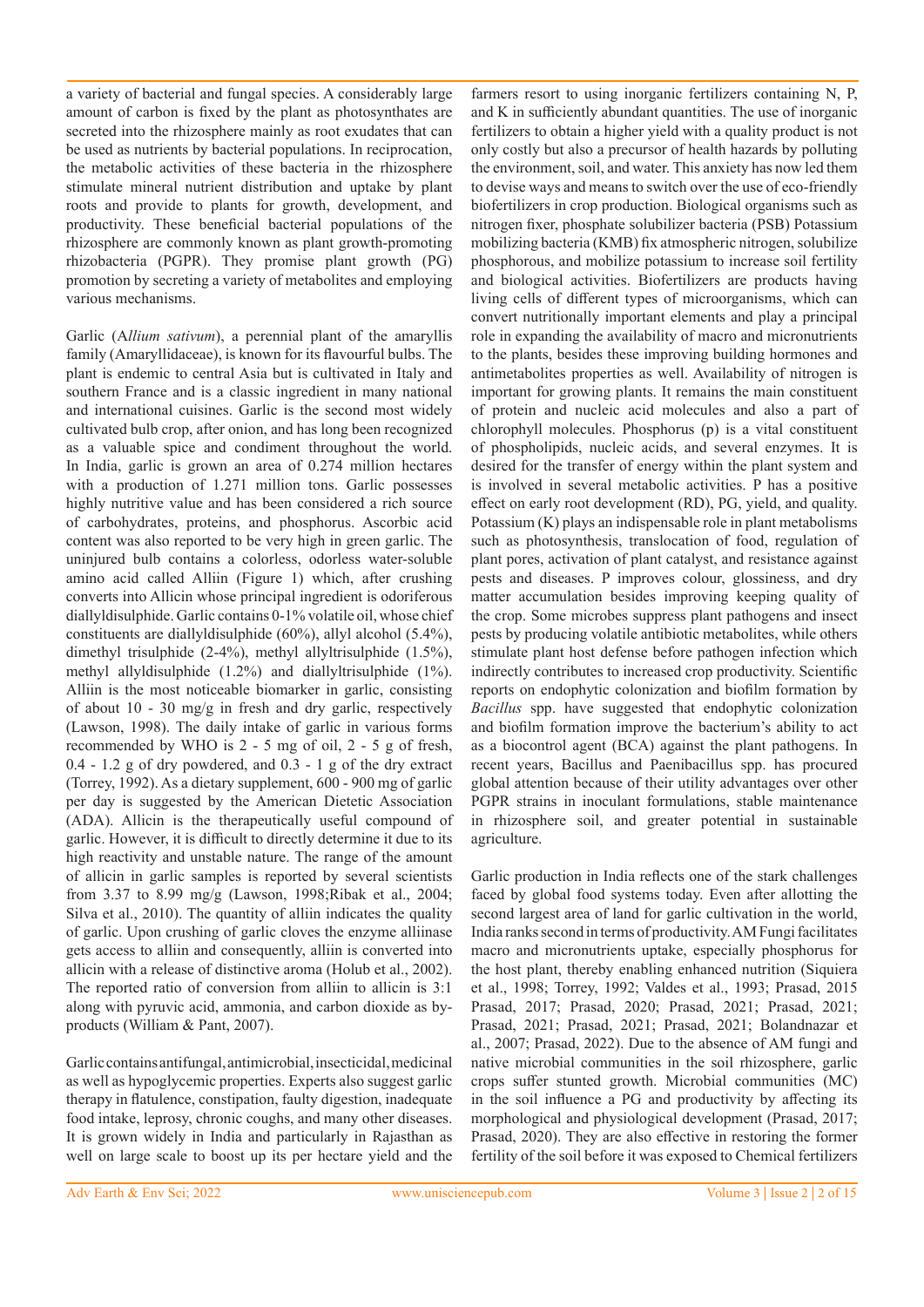(CF). A wide range of valuable bacterial strains colonizes the plant roots (PR) to form a symbiotic relationship and improve PG and Productivity. The role of the rhizosphere microbiome (RM) for PG and productivity has been well established with an ever-increasing need and demand for biofertilizers. The population of PGPR, however, depends extensively on crop species and soil health (SH) (Tilak et al., 2005). Sustainable production of garlic can be achieved by using PGPR and AM Fungi as biofertilizer inoculants. Among a community of growth-promoting rhizobacteria (GPR), specific strains of Azospirillum show enormous potential in enhancing the growth and productivity of garlic crops. Genus Azospirillum is studied extensively for its role in fixing atmospheric nitrogen and its capacity to produce phytohormones. Garlic plants that were treated with Azospirillum have previously been reported to induce a significant increase in bulb weight, bulb diameter, and root weight (Prasad, 2021; Domenico et al., 2019). Garlic has a fibrous root system, which makes it relatively efficient in absorbing nutrients. As a result, this crop has a relatively low dependency on AM Fungi symbiosis for nutrient acquisition. Nevertheless, AM Fungi have shown significant scope for improving PG and supplying nutrients, especially P (Prasad, 2021; Prasad, 2017; Prasad, 2020; Bolandnazar et al., 2007; Sander & Tinker, 1973; Sharma & Adholeya, 2000). Additionally, plants treated with AM fungi have greater resilience against adverse environmental conditions, thus producing a higher yield per hectare (Prasad, 2021; Prasad, 2021; Sharma & Adholeya, 2000). Specific AM fungal strains, which garlic plants are highly responsive to, associate with the roots of garlic plants to optimize water use and increase tolerance for soil salinity (Sander & Tinker, 1973; Prasad, 2017; Prasad, 2020; Prasad, 2021; Prasad, 2021; Prasad, 2021). By establishing a symbiotic relationship with the plant, AM Fungi can increase plant tolerance to several biotic and abiotic stresses (Prasad, 2017; Prasad, 2020; Patharajan & Raman, 2006). Among global bio-scientific communities, mycorrhizal fungi have the ability for gained increasing attention attributed to several factors for improved nutrition supply, improved crop quality, productivity, and resilience. With the above-mentioned facts in view, a field experiment was conducted to find out an optimal fertilizer input along with microbial consortium PGPR and AM fungi during the winter season for garlic cultivation. Therefore, keeping in view the above facts in mind, an attempt has been made in the present investigation to study the effect of biofertilizers on the growth and quality yield of garlic.

# **Objectives**

The objectives of this study were as follows:

- To study the impact of CFs on the growth, yield, and quality of garlic
- To analyze the effect of different biological consortium single and combined inoculations on the growth, quality parameters, Alliin content, yield of garlic, improve the soil and human health (HH) in addition to saving the environmental pollutions.

# **Material & Methods**

# **Location, Climate, and Soil of Experimental Site**

A field experiment was conducted at the farmer's field of Antah village of Baran district, Rajasthan, India during winter cultivation. The site Antah is positioned among 24.7998°N 76.637°E and its elevation from sea level is 262 meters (859 ft). The climate is dry except in the monsoon season with mean temperature ranging from 10.6 - 24.3  $\degree$ C in winter. The mean annual rainfall is around 895.2 mm. The soil is clay to sandy loam in texture, well-drained, and of excessive fertility. The major portion of this location is underneath the cultivation of different agricultural, horticultural, medicinal, and aromatic crops and accommodates the growth of several crops including wheat, rice, cotton, tobacco, etc.

## **Soil Sampling and Analysis**

Soil samples (0-30cm) were collected randomly from each site using the standard conning and quartering method before (Initial time) and at harvest. Air-dried soil samples were used for different Physico-chemical analyses. pH was determined in 1.25 (w/v) solutions of dried samples in water and the same was used for the determination of electrical conductivity (EC). Air-dried samples were processed (addition of 40% NaOH and distillation) in a Kel Plus Nitrogen estimation system (Class DX, Pelican Equipment's) followed by determination of available nitrogen by titration with 0.02N H2SO4 (Subbiah & Asija, 1956). The contents of soil organic carbon (SOC) were determined using Sims' method (42). 1.0 g of soil was combined with 10 ml of 1 N  $K_2$ Cr<sub>2</sub>O<sub>7</sub> and 20 ml of concentrated  $H_2$ SO<sub>4</sub> in this manner. This suspension was carefully mixed and diluted to 200 ml of distilled water, then 10 ml of  $H_3PO_4$  and sodium chloride were added. Estimates of total organic carbon (OC expressed as C) are used to assess the amount of organic matter (OM) in soils. Available phosphorus was determined by the Olsen method using samples with high pH sodium bi-carbonate as extracting agent (Singh et al., 2007). Available potassium was determined in a 1N ammonium extract using a flame photometer (Singh et al., 2007). Extractable micronutrient Cu, Zn, and Fe in soil were analyzed using DTPA extraction standard procedures.

## **Microorganisms Applications AM fungi Inoculant**

The concentration of consortium AM fungi that were mixed with triple sterile talc powder adjusted with 3000 infected propagules (IP) per gram of inoculants containing growing to subtract, infected roots bits and hyphal and mycelial biomass. Consortium AM fungi inoculum contained *Aculospora logula-*15%, *Glomus fasciculatum*-20%, *Glomus intraradices*-40%, *Gigaspora margarita*-15%, and *Scutellospora heterogama*-10% infective propagules (IP). Consortium AM fungi @1 million IP/ha were applied as a clove treatment method at the time of planting.

## **PGPR Inoculant**

PGPR microbial inoculants (Azotobacter, Azospirillum, Pseudomonas (PSB), Frateuria (KSB), and Bacillus) have been proliferated in a nutrient broth medium. Then every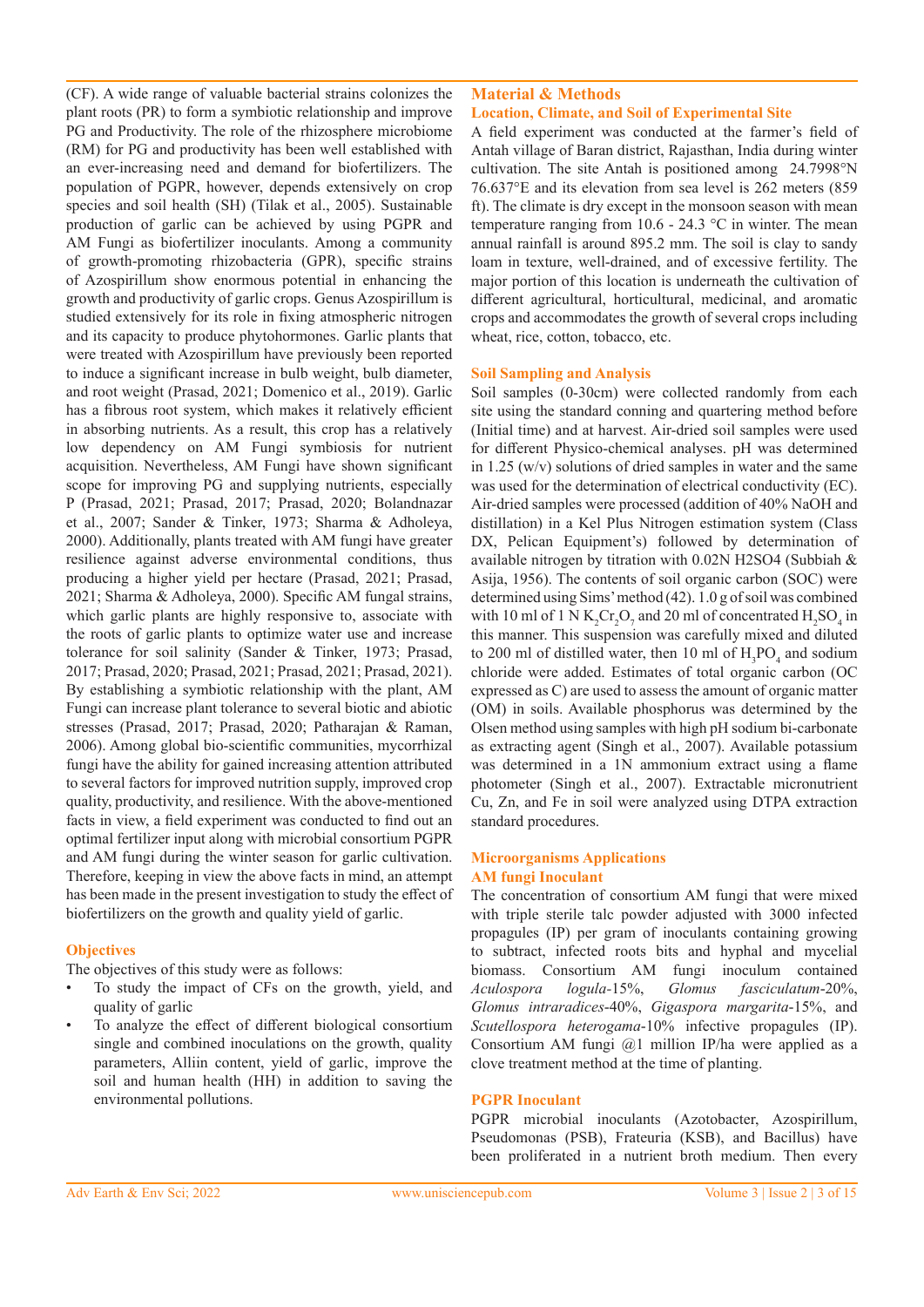single PGPR becomes eliminated on the top of the logarithmic growth phase and becomes aseptically transferred to plastic containers, which include triple sterile talc powder, and then were mixed well. PGPR concentration was adjusted to 1×108 CFU/g in all inoculants. PGPR mixture was prepared and contained Azotobacter, Azospirillum, PSB, KSB, and Bacillus as per treatment. According to the treatment combination, altogether PGPR  $\omega$  2.5 kg ha<sup>-1</sup> was treated across the garlic claves during the time of sowing. PGPR (Nitrogen fixers, PSB, KSB, and Bacillus) has been additionally applied on garlic growth stages in four equal splits dose.

#### **Farmyard Manure (FYM)**

All experimental plots received a uniform dose of welldecomposed and sieved FYM at the rate of 20 t ha-1.

#### **Chemical Fertilizers (CF) Applications**

Various level of CF was supplied according to the recommended rate of fertilizers (RRF). Nitrogen 1.2 q N ha<sup>-1</sup>, Diammonium phosphate (DAP) 1.08 q ha<sup>-1</sup>, and potash (MOP) 0.45 q ha<sup>-1</sup> were applied. The sources of the CFs were urea (46% N), DAP (18% N and 46%  $P_2O_5$ ). All the required amount of DAP was applied in the band just before planting at the depth of 10 cm below the soil level of positioning the roots of the seedlings. Urea was applied thrice, where 50% of the total amount of the CFs was applied as basal dose before sowing and the remaining 50% was applied in three split-dose at the active stage of vegetative growth of the plants. Garlic plants were treated with Dimethoate (40% EC) and Diazol (60%)) at the rate of 1.5-liter active ingredient per 200-liter water per hectare for controlling thrips. Furthermore, other necessary cultural practices such as weeding, and watering were carried out accordingly on all plots using a sprinkler irrigation system.

#### **Field Preparation and Experimental Design**

The site of the experiment was opened using a power tiller and kept unveiled to the sun before the next ploughing. Afterward, it was ploughing and cross-ploughing, followed by laddering. The cropping pattern of the land was Paddy–wheat/ maize– vegetables. Identical sizes of garlic cloves (Yamuna Safed-3, Variety: G-282) were selected and picked for treatment with and without consortium PGPR and AM fungi. The treated and untreated cloves were sowed in the experimental plots in the first fortnight of November in a bed size of 10 x 10 meters with a spacing of 15 x 10 cm with four replicates in each treatment in a randomized complete block design (RCDB). PGPR and AM fungi treatments were considered as Azotobacter + Bacillus + AM fungi, Azospirillum + Bacillus + AM fungi, Azotobacter + Azospirillum+ Bacillus, Azotobacter + Azospirillum+ Bacillus + AM fungi, and Absolute consortium PGPR and AM fungi containing Azotobacter + Azospirillum+ Pseudomonas+ Frateuria + Bacillus + consortium AM fungi and compared to control treatment without microbial inoculant (100% RRF and 50% RRF). The plantation was finished in the first week of December with four replicates in each treatment. 100% and 50% RRF was added to control treatments only without microbial treatments. Recommended cultural operations (RCO) were carried out during the entire cropping period to ensure a thriving and healthy crop. Field soil analysis was estimated at an initial time and harvest. The starch was estimations through the stander method and reducing sugar was followed. The bulbs were harvested at the mature stage. The loss of weight of different treatments was recorded at fortnight intervals up to 60 days. For this purpose, randomly selected bulbs of known weight were kept open in perforated trays by taking 50 from each treatment and kept at room temperature. Nutrient uptake in the shoot was determined. Biomass  $(q \text{ ha}^{-1})$ , and gross yield (q ha-1) were recorded at harvest of the crops.

## **Experimental Data Collection and Analysis Morphological and Yield Attributes Traits Data Collected and Measurements**

Plant Height (cm): Measured from the ground level to the top of a matured plant at 45 days after sowing (DAS) and at maturity.

**The Number Of Leaves Per Plant:** The total number of leaves was counted and recorded 45 DAS and at maturity.

Leaf Length (cm): The average length of leaf blades of the plants measured at 45 DAS and maturity and expressed in centimetre's

**Shoot Fresh Weight (kg):** The above-ground biomass of the plant was harvested by cutting at the crown of the plant at harvest.

**Shoot Dry Weight (kg):** The shoot fresh mass was oven-dried at the temperature of 65 0C for 72 hours and its dry matter yield was determined and expressed in kg.

**Days To Maturity:** The total number of days from emergence until 70 percent of the plants have attained physiological maturity.

**Total bulb yield (q ha<sup>-1</sup>):** The marketable garlic bulb yields were expressed in q ha<sup>-1</sup>.

**Number And Weight Of Marketable Bulbs:** Recorded as the number and weight of healthy and marketable bulbs at harvest.

**Biological Fresh Matter Yield:** The total yield of the plant including bulbs, shoots, and roots after curing for one week.

**Biological dry matter yield:** This was determined by ovendrying the biological fresh matter yield at the temperature of 65 <sup>0</sup> C for 72 hours and weighed using a scale balance.

**Neck Diameter (cm):** The average neck width was measured using a veneer caliper and expressed in centimetre's after harvest.

**Bulb Diameter (cm):** The average radial width was measured by using a veneer caliper and expressed in centimetres after harvest.

**Bulb Fresh Weight (g):** The average fresh weights of fifteen mature bulbs were measured using digital sensitive balance after harvesting and expressed in grams.

**Bulb Dry Weight (g):** Bulb fresh weight was recorded, and then the bulbs were chopped into small pieces and ovendried at 70 0C until to a constant weight. After the weight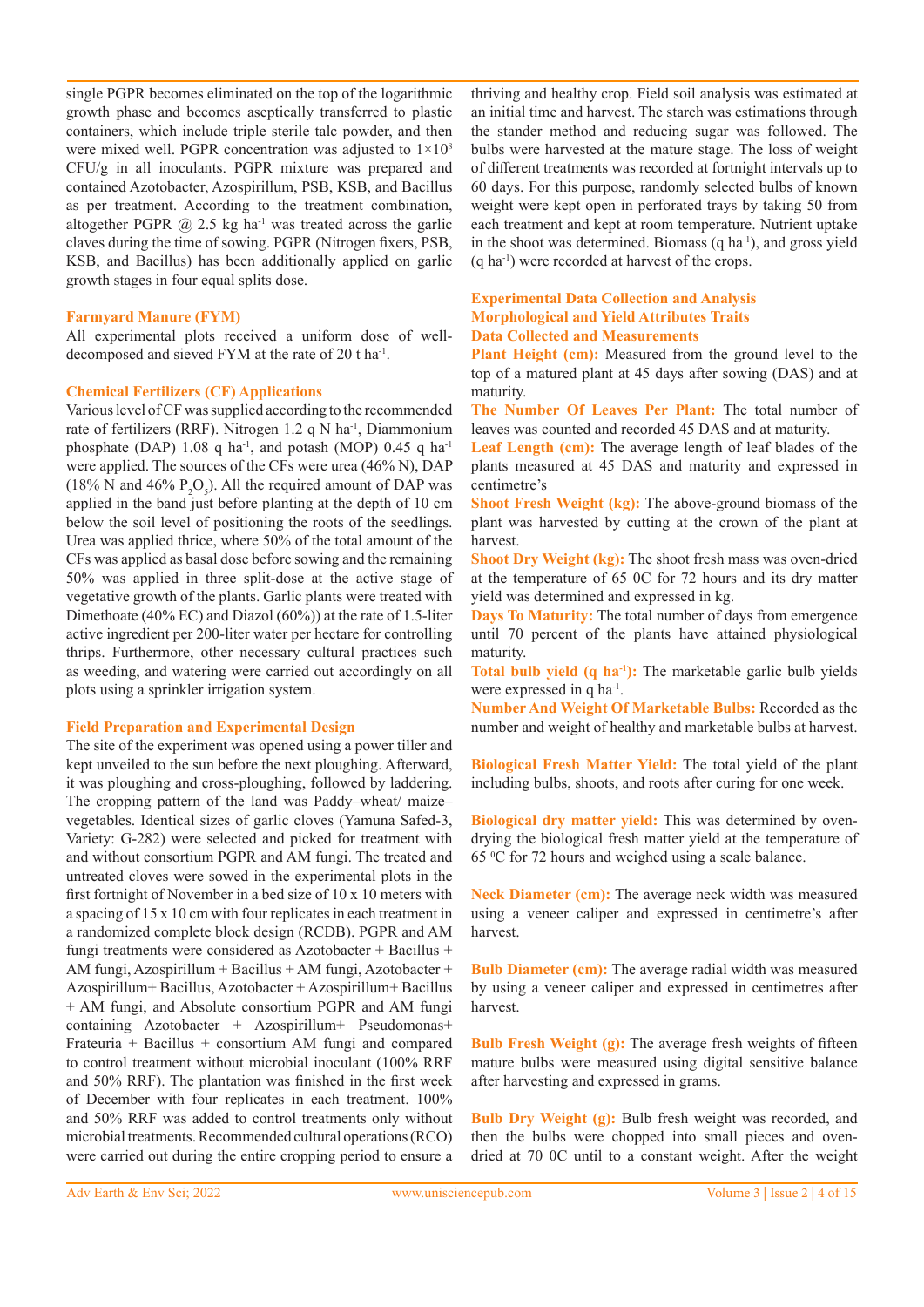was measured using digital balance, percent dry matter was calculated using the formula:

DW  $(^{\circ}\!\% ) = \{ [DW + CW]$ -CW $\} / \{ [FW+CW]$ -CW $\}$  X 100 Where:  $DW = \text{dry weight CW} = \text{container weight FW} = \text{fresh}$ weight.

**Harvest Index:** This was recorded as the ratio of bulb dry yield to the biological dry yield and expressed in percentage.

**Total Soluble Solids (TSS):** The TSS was determined from fifteen randomly selected bulbs using the methodologies (William & Pant, 2007). Aliquot juice was extracted using a juice extractor and 50 ml of the slurry was centrifuged for 15 minutes. The TSS was determined by hand refractometer (ATAGO TC-1E) with a range of 0 to 32° Brix and resolutions of 0.2° Brix by placing 1 to 2 drops of clear juice on the prism, washed with distilled water, and dried with tissue paper before use. The refractometer was standardized against distilled water (0% TSS). Amount of total soluble solids present in the bulb expressed in percentage. The observations were made at harvest. Twenty plants were randomly selected in each replicate for all the characteristics, including plant height, the number of leaves/plants, leaf moisture content, and neck thickness. The analysis of bulb diameter, bulb size index, gross & marketable yield, nutrient uptake, total soluble sugar (TSS), dry matter, and alliin content was done after harvesting the crops.

#### **Assessment of Shoot Nutrients (ASN)**

Randomly four places were selected for plants samplings in all garlic plots. For nutrient analysis of the shoot systems, the oven-dried samples were finely ground. N in the shoots was determined using an elemental analyzer (EA 3000, Eurovector, Italy). To estimate the P and K level in the shoots, 1g of the finely ground sample was subjected to a wet oxidation treatment using tri-acid (HNO<sub>3</sub>: H<sub>2</sub>SO<sub>4</sub>: HClO<sub>4</sub>; 10:1:4) digestion in a digestion block (KELPUS, KES121; Pelican Equipment, Chennai, India) at 200°C. Following acid digestion, the samples were diluted and filtered for further nutrient analysis. Shoots P was determined by the vanadomolybdophoshoric acid colorimetric method Guo & Zhang Christie Li (2006) using a spectrophotometer (Specord 200; Analytik Jena, Germany). K was measured by the ammonium acetate method of Hanway and Heidel (1952) by using a flame photometer (Model FP114; Thermo Scientific, USA). To determine iron (Fe), copper (Cu), manganese (Mn), and zinc (Zn) content in shoots samples were digested in a microwave (Mars 5, CEM). Following the US EPA 3051A method (US EPA 2007), the metal concentration in the acid digestive was determined using atomic absorption spectrophotometer (AAS) (SOLAAR, TJA Solution, UK).

## **Estimation of Alliin Content in Garlic**

The garlic cloves of each treatment were collected randomly for analysis of Alliin and Alliinase activity for better quality.

# **HPLC Analysis**

**Apparatus and Reagent** Standard alliin (HPLC grade) was obtained from Sigma-

Aldrich (CAS Number 17795 - 26- 5). Reagents and solvents of analytical grade (Ethyl acetate, n-hexane, ninhydrin, etc.) were purchased from Fluka Chemicals (Busch, Switzerland) and Across Organics (Hamilton, NJ), respectively. Pre-coated HPTLC glass plates of silica gel 60 F254 were purchased (E. Merck, Darmstadt, Germany). The application of standard and the extracts were made on HPTLC plate band wise with the help of CAMAG automatic TLC sampler-4 and developed in automatic development chamber-II (CAMAG, Muttenz, Switzerland). Scanning and documentation of developed HPLTLC plates were done by CATS 4 and CAMAG TLC Reprostar 3, respectively. A standard stock solution of alliin (1 mg/mL) was prepared by dissolving 10 mg of standard in 10 mL dichloromethane. One millilitre of the stock solutions was again diluted to 9 mL of dichloromethane to get the concentration of 100 μgmL<sup>-1</sup>. For making a calibration graph, 2 - 16 µL of the standard solution was applied to the HPTLC plate to provide a concentration range of 200 - 1600 ngband-1.

## **Sample Preparation**

Fresh garlic samples were weighed and dried in the sun. Dried garlic samples were powdered, and extraction was made with 10 ml of dichloromethane by vigorous stirring for 30 s. The extraction procedure was repeated twice. Similarly, one tablet from each brand was weighed [Average Wt. 603 mg (US) and 550 mg (UK)], crushed and extracted twice with a similar technique. All the extracts were dried by vacuum evaporation of the solvent and percentage yield was calculated. Dried extracts from each sample were dissolved in 10 ml of dichloromethane and filtered through a 0.45 µm filter membrane to make a stock solution for HPTLC analysis. One ml of this stock solution was mixed with 9 ml of dichloromethane to perform the analysis. After optimizing the method,  $2 \mu l$  from all four samples were applied for analyses. The samples were quantified against the standard alliin used for the calibration curve.

#### **Instrumentation and Chromatographic Conditions**

The analytical procedure was performed on HPTLC glass plates of size  $20 \times 10$  cm coated with silica gel 60F254 as the stationary phase. TLC Sampler 4 (Automatic) fitted with a Hamilton Gastight Syringe (1700 Series) of volume 25 µL was used to apply the samples and standard on the HPTLC plate at an application speed of 160 nl/s. The development of the spotted plate was done in a previously saturated automatic developing chamber with mobile phase n-hexane: ethyl acetate (29:1) moving in linear ascending mode. After the development of the HPTLC plate, it was air-dried and sprayed with ninhydrin reagent. For further analyses, Camag TLC scanner IV was used to scan the developed and sprayed plate at 205 nm wavelength in absorbance mode by using the deuterium lamp. The slit dimensions were  $4.00 \times 0.45$  mm, and the scanning speed was 20 mm/s.

#### **Assay of Alliin**

Standard alliin and test samples (2 µl each) were spotted on HPTLC plates. The percentage of alliin present in test samples (S1 to S4) was determined by measuring the area for the standard and test samples. Thereby the percentage of alliin was calculated for all samples were reported in Figure 11.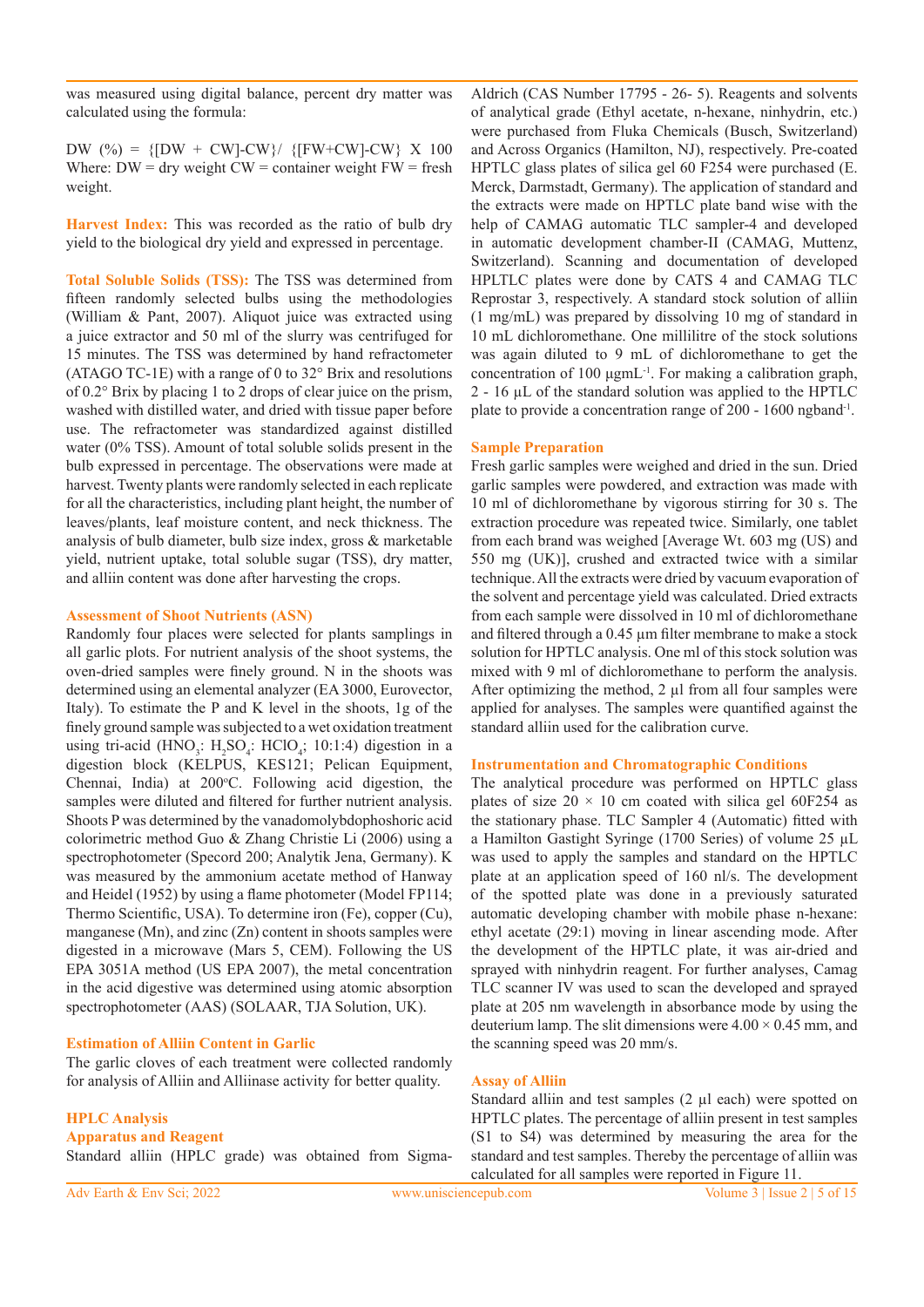## **Assessment of Mycorrhizal Root Colonization (MRC) Percentage in the Root System**

Roughly 1-2 g freshly collected fine roots were used for staining and the assessment of MRC percentage. Roots were washed in freshwater, cleared with 10% KOH, acidified with 1N HCl, and stained with 0.05% Trypan blue (Phillips & Hayman, 1970). Quantification of root colonization for AM fungi was conducted using the gridline intersection method (Giovanetti & Mosse, 1980). 100 fine stained root segments of each sample were observed under a compound microscope (Leica DM750). The presence or absence of AM fungal structure in the root system such as vesicles, arbuscules, and hyphae at particular fixed points was recorded, and the results were expressed as a percentage MRC of observations.

## **Statistical Analysis**

Observations were made on growth & alteration in physicochemical properties of soil in the experiment land, nutrient uptake, PG, and yield were analyzed using SPSS (SPSS Inc. Version 17.0). Results were expressed as a oneway analysis of variance and the difference in output from 6 different treatments were determined according to Duncan's Multiple Range Test at a significant level of P<0.05.

## **Results and Discussion**

Physio-Chemical Properties of Soil (Day Initial and at Harvest) Associating the physio-chemical possessions of the soil before and at harvest of garlic were presented in Figures 2-10.



**Figure 1:** Available Alliin structure in garlic

A slight alteration of pH was recorded between the treatments (Figure 2).



T1 = Control (100% RRF); T2=Control (50% RRF); T3 = Azotobacter + Bacillus + AM fungi; T4 = Azospirillum + Bacillus + AM fungi'  $T5 = Azotobacter + Azospirillum; T6 = Azotobacter + Azospirillum+$ Bacillus + AM fungi;  $T7$  = Absolute consortium PGPR + AM fungi; DAS= Days after sowing.

**Figure 2:** Soil pH at Initial time and after crop harvest (R-4)

Increase and decrease the response of nutrients concentration was observed with an increase in fertilizer treated, with and without PGPR and mycorrhiza inoculation. Microbialmediated garlic showed a significant (P< 0.05) decrease in electrical conductivity (Figure 3).



 $T1 =$ Control (100% RRF); T2=Control (50% RRF); T3 = Azotobacter + Bacillus + AM fungi; T4 = Azospirillum + Bacillus + AM fungi'  $T5 = Azotobacter + Azospirillum; T6 = Azotobacter + Azospirillum+$ Bacillus + AM fungi;  $T7$  = Absolute consortium PGPR + AM fungi; DAS= Days after sowing.





 $T1 =$ Control (100% RRF); T2=Control (50% RRF); T3 = Azotobacter  $+$  Bacillus  $+$  AM fungi; T4 = Azospirillum  $+$  Bacillus  $+$  AM fungi'  $T5 = Azotobacter + Azospirillum; T6 = Azotobacter + Azospirillum+$ Bacillus + AM fungi; T7 = Absolute consortium PGPR + AM fungi; DAS= Days after sowing.

**Figure 4:** Soil organic carbon at the initial time and after crop harvest (R-4)

The incessant variations of equilibrium between cations and anions present in the soil. Plant uptake of soluble salts through root systems by plants and or leaching of cations for instance calcium, magnesium can decrease the pH and at the same time chloride accumulation in the surface due to capillary action can be accountable for the decrease in EC (Prasad, 2021; Prasad, 2021; Prasad, 2021; Prasad, 2021; Prasad, 2021; Brinkman, 1980). Available N in the soil is directly associated with SOM. The consistent intensification in N is due to an increase in SOM and the microbial activities (MA) which make N available from organic matter (OM) to microbial inoculants treated plots. A tremendously significant increase (P<05) in available N (0.0078%) was recorded from the Absolute consortium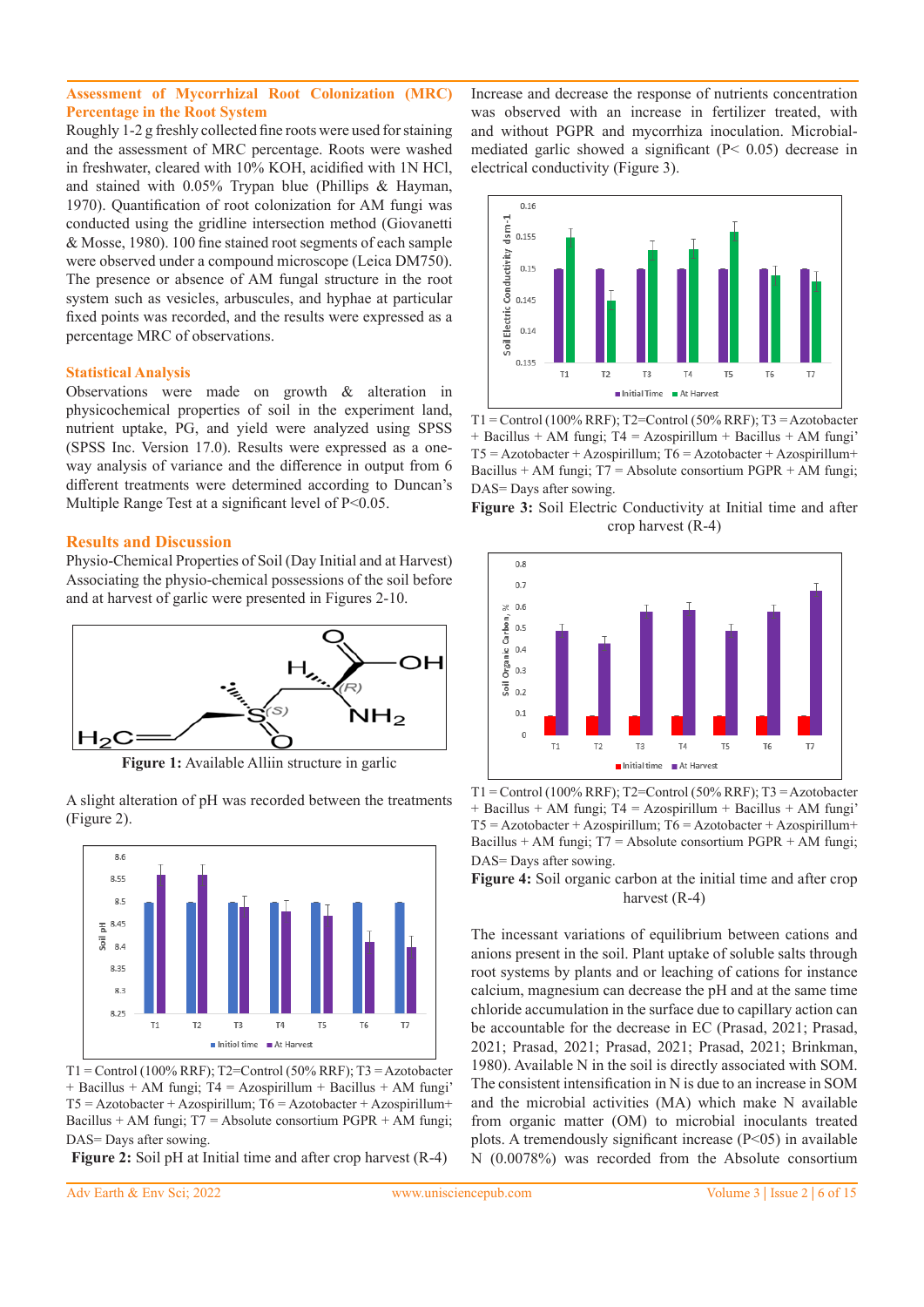PGPR + AM fungi treated plot (Figure 5) and minimum in 0.0061% control (50% RRF).



 $T1 =$ Control (100% RRF); T2=Control (50% RRF); T3 = Azotobacter + Bacillus + AM fungi; T4 = Azospirillum + Bacillus + AM fungi'  $T5 =$  Azotobacter + Azospirillum;  $T6 =$  Azotobacter + Azospirillum+ Bacillus + AM fungi; T7 = Absolute consortium PGPR + AM fungi; DAS= Days after sowing.

**Figure 5:** Soil available nitrogen concentration at an initial time and after crop harvest (R-4)

Available P content was observed significantly lower in treatment T7 (39 ppm) as compared to treatment control T2 (43 ppm) soil and it may be due to P mobilizing activity of mycorrhiza, added during plantation activities (Figure 6).



 $T1 =$ Control (100% RRF); T2=Control (50% RRF); T3 = Azotobacter + Bacillus + AM fungi; T4 = Azospirillum + Bacillus + AM fungi'  $T5 =$  Azotobacter + Azospirillum;  $T6 =$  Azotobacter + Azospirillum+ Bacillus + AM fungi;  $T7$  = Absolute consortium PGPR + AM fungi; DAS= Days after sowing.

**Figure 6:** Soil Olsen's P concentration at the initial time and after crop harvest (R-4)

A sharp reduction in K content in soil was recorded in all microbial treated garlic compared to control (Figure 7). Maximum decrease of K has been recorded in Absolute consortium  $+ AM$  fungi treatment T7 (140 ppm) and minimum in T2 (103 ppm) as compared to initial time (38ppm). A sharp decrease in copper, iron and zinc content in soil was noticed in all microbial treated garlic compared to control where CF was applied (Figure 8-10). Numerous factors counting weathering, upward translocation of soluble ions through capillary action, involvement from the degradation of plants litters can be responsible for such variation in different treatments of garlic crop (Ribak et al., 2004; Prasad, 2021).



 $T1 =$ Control (100% RRF); T2=Control (50% RRF); T3 = Azotobacter + Bacillus + AM fungi; T4 = Azospirillum + Bacillus + AM fungi'  $T5 = Azotobacter + Azospirillum; T6 = Azotobacter + Azospirillum+$ Bacillus + AM fungi;  $T7$  = Absolute consortium PGPR + AM fungi; DAS= Days after sowing.

**Figure 7:** Soil available Potassium concentration at an initial time and after crop harvest (R-4)



 $T1 =$ Control (100% RRF); T2=Control (50% RRF); T3 = Azotobacter  $+$  Bacillus  $+$  AM fungi; T4 = Azospirillum  $+$  Bacillus  $+$  AM fungi'  $T5 = Azotobacter + Azospirillum; T6 = Azotobacter + Azospirillum+$ Bacillus + AM fungi;  $T7 =$  Absolute consortium PGPR + AM fungi; DAS= Days after sowing.

**Figure 8:** Soil available copper concentration at an initial time and after crop harvest (R-4)



 $T1 =$ Control (100% RRF); T2=Control (50% RRF); T3 = Azotobacter + Bacillus + AM fungi; T4 = Azospirillum + Bacillus + AM fungi'  $T5 = Azotobacter + Azospirillum; T6 = Azotobacter + Azospirillum+$ Bacillus + AM fungi;  $T7$  = Absolute consortium PGPR + AM fungi; DAS= Days after sowing.

**Figure 9:** Soil available Zinc concentration at an initial time and after crop harvest (R-4)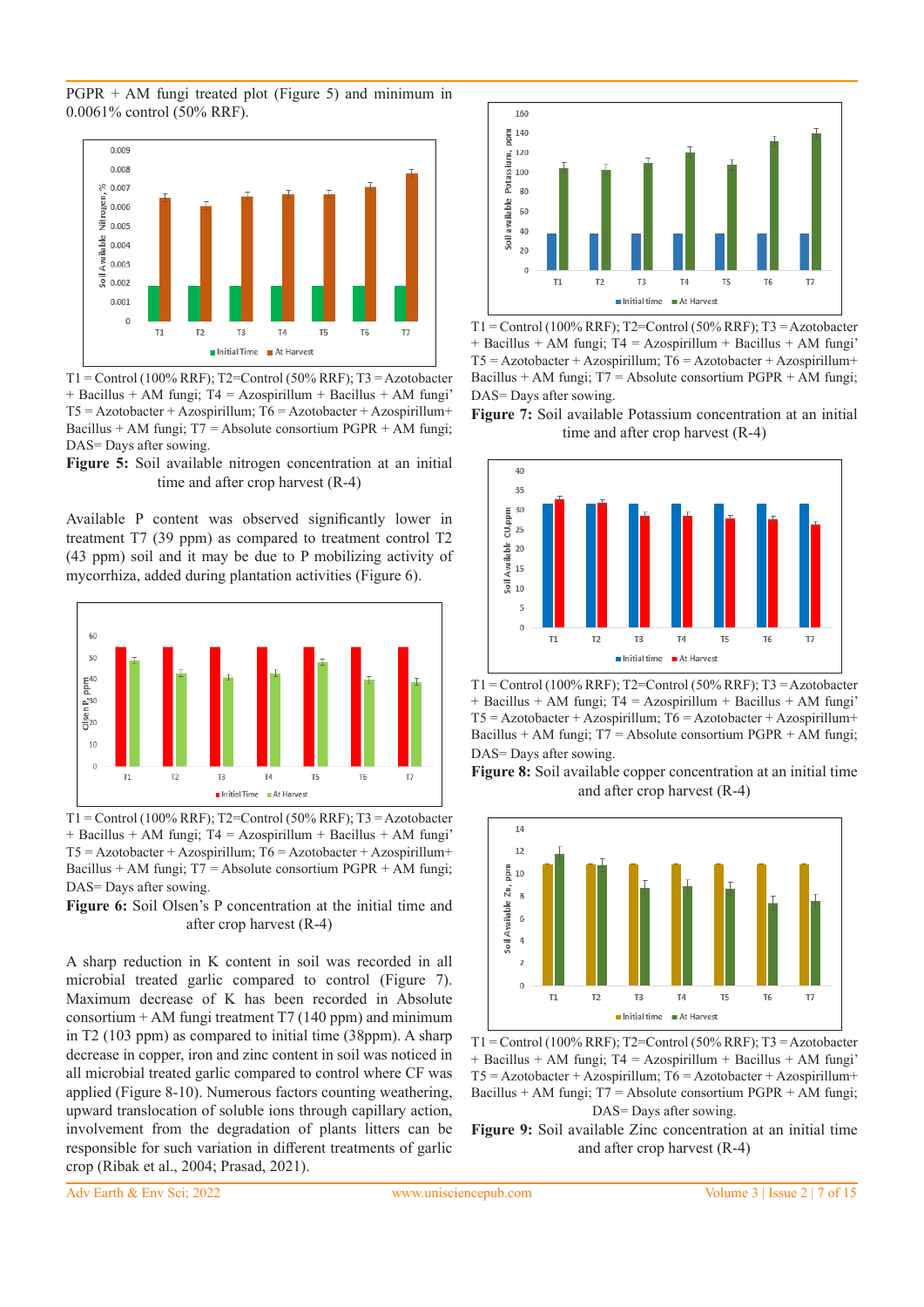

 $T1 =$ Control (100% RRF); T2=Control (50% RRF); T3 = Azotobacter + Bacillus + AM fungi; T4 = Azospirillum + Bacillus + AM fungi'  $T5 = Azotobacter + Azospirillum; T6 = Azotobacter + Azospirillum+$ Bacillus + AM fungi;  $T7$  = Absolute consortium PGPR + AM fungi; DAS= Days after sowing.

|  |  | Figure 10: Soil available Fe concentration at an initial time |  |  |  |
|--|--|---------------------------------------------------------------|--|--|--|
|  |  | and after crop harvest $(R-4)$                                |  |  |  |

## **Measurement of Plant Growth Parameter (MPGP) Observations of Morphological Characters**

Garlic plants treated with Absolute consortium PGPR + AM fungi achieved better than the untreated control. There were no records of significant differences at 45 DAS. At the time of harvest, garlic plants treated with Absolute consortium PGPR+ AM Fungi showed significantly increased growth parameters as compared to the other treatments. The supreme  $PG(71.23\pm1.68)$  was recorded in garlic treated with Absolute consortium PGPR + AM fungi (T7) as compared to the control treatment at the time of harvesting (Table 1).

| Treatment      | Analysis   | Plant Height (cm)       | No. of Leaves/plant   | Leaf Moisture $(\% )$ |  |
|----------------|------------|-------------------------|-----------------------|-----------------------|--|
| T <sub>1</sub> | 45 DAS     | $14.65b \pm 1.59$       | $5.25c \pm 1.69$      | $82.11c\pm3.29$       |  |
|                | At Harvest | $69.26b \pm 1.49$       | $8.85b \pm 2.52$      | $28.45b \pm 2.25$     |  |
| T <sub>2</sub> | 45 DAS     | $13.56a \pm 1.39$       | $4.86c\pm0.58$        | $81.45c\pm1.49$       |  |
|                | At Harvest | $62.18ab \pm 1.69$      | $7.89$ bc $\pm 2.15$  | $28.23b \pm 2.12$     |  |
| T <sub>3</sub> | 45 DAS     | $14.15ab \pm 1.45$      | $5.56c\pm4.25$        | $83.14c\pm4.1$        |  |
|                | At Harvest | $65.45a \pm 2.51$       | $11.55b \pm 2.53$     | $27.86b \pm 2.23$     |  |
| T4             | 45 DAS     | $14.21c\pm4.12$         | $5.55c \pm 3.91$      | $84.11c\pm1.34$       |  |
|                | At Harvest | $65.48b \pm 2.51$       | $11.64$ bc $\pm 2.54$ | $28.45a \pm 2.59$     |  |
| T <sub>5</sub> | 45 DAS     | $14.15b \pm 2.58$       | $4.96b \pm 0.59$      | $83.11c\pm3.91$       |  |
|                | At Harvest | $54.23a \pm 0.52$       | $10.95b \pm 1.21$     | $28.85a \pm 1.54$     |  |
| T <sub>6</sub> | 45 DAS     | $14.55c \pm 2.45$       | $5.45c \pm 2.25$      | $84.23b \pm 4.45$     |  |
|                | At Harvest | 69.45 <sub>b±3.22</sub> | 8.94ab±0.4            | $32.01b \pm 4.11$     |  |
| T7             | 45 DAS     | $15.23c \pm 2.52$       | $5.95b \pm 1.87$      | $86.43b \pm 2.57$     |  |
|                | At Harvest | $71.23a \pm 1.45$       | $9.45a \pm 2.22$      | $32.45a \pm 0.59$     |  |

 $\pm$ SE-Std error; Values in a column followed by the same letter are not significant at p<0.05 according to DMRM. T1 = Control (100% RRF); T2=Control (50% RRF); T3 = Azotobacter + Bacillus + AM fungi; T4 = Azospirillum + Bacillus + AM fungi' T5  $=$  Azotobacter + Azospirillum + Bacillus; T6 = Azotobacter + Azospirillum + Bacillus + AM fungi; T7 = Absolute consortium PGPR + AM fungi; DAS= Days after sowing.

**Table1:** Morphological observation of Garlic crop (Mean ± SE) of 45 DAS and at harvest (N-20)

The association of garlic plants with multiple microbial consortia containing N fixer, PSB, KMB, BCA, and AM Fungi also correlates positively with PG and biomass. It is frequently observed that garlic plants respond positively to AM fungi symbiosis De Melo (2003) without which, a considerably heavy number of fertilizers are needed for optimal growth. Results agreed with (World Health Organization, 2010). The maximum number of leaves (11.  $64 \pm 2.54$ ) recoded in T7 and the minimum (7.89  $\pm$  2.15) was recorded from T2 (control 50% RRF) at harvest Table 1). Plant height and the number of leaves of inoculated garlic showed a significant  $(P<0.05)$ increase in growth parameters as compared to non-inoculated plants (table 1). Absolute consortium PGPR + AM fungi treatment produced the maximum LWP (86.43 $\pm$ 2.57%) and the minimum (81.45 $\pm$ 1.49%) was noticed in T2 at the time of 75

DAS. Maximum (32.45±0.59%) LWP was recorded from T7 and the minimum of (27.86±2.23%) in T3 at the time of harvest. PGPR and AM fungi association has positively correlated with PG and biomass (Bolandnazar et al., 2007; Prasad, 2021). It is assumed that the allium plant benefits positively from PGPR and AM fungi symbiosis (Prasad, 2017; Prasad, 2020; Prasad, 2021; Bolandnazar et al., 2007), it makes little growth without mycorrhiza unless heavily fertilized (Prasad, 2017; Prasad, 2020; Mosse, 1973; Smith & Read, 1997; Prasad, 2021; Prasad, 2021; Carrow & Dunvan, 2004). The consortium PGPR and AM fungi alone and with a combination (PGPR) treated garlic performed better than the untreated control. Significant differences were recorded between the treatments. Absolute consortium PGPR and AM fungi-mediated garlic showed a significant increase in plant height, the number of leaves/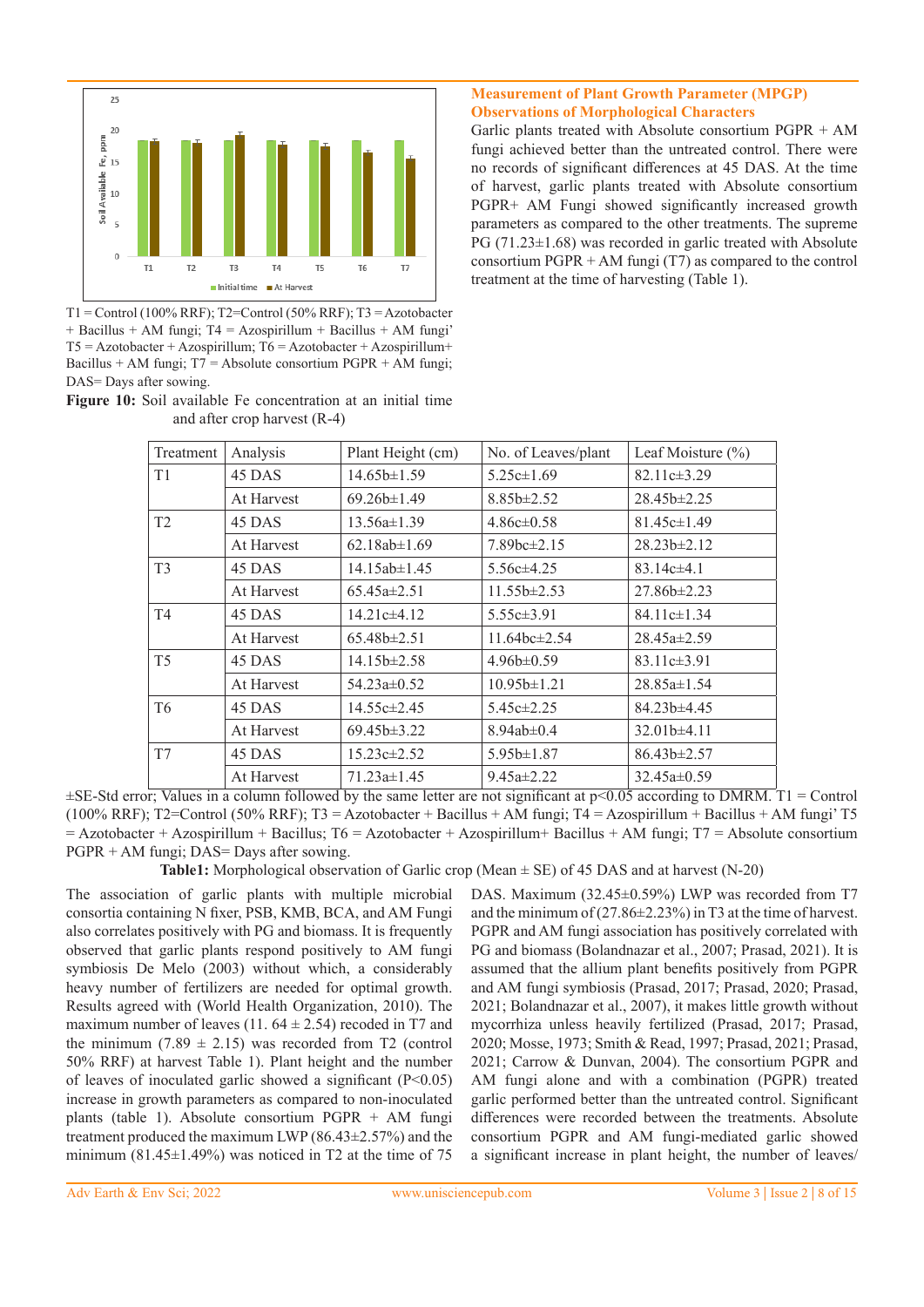plant, LWP, and leaf area compared to non-microbial control. Multiple strains of PGPR and AM fungi association have also positively correlated with PG and productivity. It is expected that the garlic plant benefited positively from Pseudomonas, Azotobacter, Azospirillum, Frateuria, Bacillus PGPR microbes, and AM fungi symbiosis in an early application.

Quality attributes characters of garlic recorded at harvest and mentioned in Tables 2 and 3. Maximum bulb neck thickness was noticed in T7 (1.12a $\pm$ 0.25cm) followed by T6 (1.9 $\pm$ 0.11cm), T4 (0.97±0.18cm), T5 (0.93±0.17cm), T3 (0.92±0.16cm) and T2 (0.92±0.22cm) whereas the diameter of bulb is concerned, T7 (Absolute consortium  $PGPR + AM$  fungi) performed the maximum of  $14.45\pm0.51$  cm and minimum of  $11.06c\pm0.79$ cm in T5 (Table-2). Highest bulb size index was recorded in T7 (19.45a $\pm$ 0.46 cm<sup>2</sup>) followed by T1 (16.56 $\pm$ 0.42cm<sup>2</sup>), T4  $(16.24\pm0.82 \text{ cm}^2)$ , T3  $(16.23\pm0.72 \text{ cm}^2)$ , T6  $(15.98\pm0.52 \text{ cm}^2)$ , T2  $(15.45 \pm 0.48 \text{ cm}^2)$  and T5  $(15.34 \pm 0.49 \text{ cm}^2)$ . The highest bulb weight of 58.15±2.29gm was observed from T7 (Absolute consortium PGPR+ AM fungi) and the lowest of 38.45c±3.59 gm from T2 (control 50% RRF) (Table 2). The data presented in the Table 2 reveals that the maximum bulb length  $(6.21a \pm 1.53)$ cm) of garlic was recorded under treatment T7 (Absolute consortium PGPR + AM fungi) followed by T1 (6.12±1.59cm), T5 (6.03±1.29cm), T2 (5.85±1.39cm), T6 (5.67±1.54cm), T4 (5.18±2.29cm) and T3 (4.89±2.53±1.29cm). These results might be due to the role of mineral fertilizers in the promotion of garlic PG and the protagonist of biofertilizer in increasing the availability of nitrogen, phosphorus, and potassium to garlic plant absorption through consortium PGPR and AM fungi. Significant differences were recorded between microbial consortium-mediated garlic plants as compared to control. Results indicate that consortium PGPR and AM fungi improve almost all morpho- agronomic characters of garlic beneath field environments.

| Treatments     | Neck Thickness   | Bulb diameter      | Bulb size index       | Weight of Bulb    | Bulb length (cm)  |
|----------------|------------------|--------------------|-----------------------|-------------------|-------------------|
|                | (cm)             | $\text{cm}$ )      | $\rm (cm^2)$          | (gm)              |                   |
| T1             | $0.97b \pm 0.18$ | $13.14a\pm0.59$    | $16.56b \pm 0.42$     | $56.36a \pm 2.59$ | 6.12ab $\pm$ 1.59 |
| T <sub>2</sub> | $0.92c\pm0.22$   | $12.12c\pm0659$    | $15.45c\pm0.48$       | $38.45c\pm3.59$   | $5.85b \pm 1.39$  |
| T <sub>3</sub> | $0.92b \pm 0.16$ | $12.45b \pm 0.52$  | $16.23$ hc $\pm 0.72$ | $46.45b \pm 2.29$ | $4.89c\pm2.53$    |
| T4             | $0.95c \pm 0.19$ | $12.11b \pm 0.49$  | $16.24bc \pm 0.82$    | $49.96b \pm 1.51$ | 5.18bc $\pm$ 2.29 |
| T <sub>5</sub> | $0.93c \pm 0.17$ | $11.06c \pm 0.79$  | $15.34c\pm0.49$       | $48.23c\pm2.89$   | 6.03ab $\pm$ 1.29 |
| T <sub>6</sub> | $1.9ab \pm 0.11$ | $13.11ab \pm 0.53$ | $15.98 \pm 0.52$      | $53.86b \pm 1.45$ | $5.67b \pm 1.54$  |
| T7             | $1.12a \pm 0.25$ | $14.45a\pm0.51$    | $19.45a \pm 0.46$     | 58.15a $\pm$ 2.29 | $6.21a \pm 1.53$  |

SE-Std error; Values in a column followed by the same letter are not significant at  $p<0.05$  according to DMRM. T1 = Control (100% RRF); T2=Control (50% RRF); T3 = Azotobacter + Bacillus + AM fungi; T4 = Azospirillum + Bacillus + AM fungi' T5 = Azotobacter + Azospirillum + Bacillus; T6 = Azotobacter + Azospirillum+ Bacillus + AM fungi; T7 = Absolute consortium PGPR + AM fungi; DAS= Days after sowing. **Table 2:** Attributes characters of garlic crop (Mean  $\pm$  SE) at the time of harvest (R-4)

## **Yield and its Attributes Characters**

The garlic dry matter, dry biomass, no. of cloves/Bulb, and yield increased significantly in the plants receiving treatment of T7 compared to the other biological treatment and control. (Table 3). Maximum garlic dry matter was recorded in the treatment T7 (Absolute consortium PGPR + AM fungi) followed by T1 (6.12 $\pm$ 1.59cm), T5 (6.03 $\pm$ 1.29cm), T2 (5.85 $\pm$ 1.39cm), T6  $(5.67\pm1.54$ cm), T4  $(5.18\pm2.29$ cm), and T3  $(4.89\pm2.53\pm1.29$ cm) whereas a maximum number of cloves/bulb were recorded in T7 followed by T1, T6, T4, T3, T5, and T2. Maximum dry biomass was noticed in T7  $(6.45\pm0.56 \text{ q ha}^{-1})$  followed by T5 $(6.34\pm0.26 \text{ q ha}^{-1})$ q ha -1), T6 (6.26 $\pm$ 0.44 q ha<sup>-1</sup>), T1 (5.95 $\pm$ 0.25 q ha<sup>-1</sup>), T3 (5.35 $\pm$ 0.58 q ha<sup>-1</sup>), T2 (5.12 $\pm$ 0.42 q ha<sup>-1</sup>) and T4 (4.89 $\pm$ 0.38 q ha<sup>-1</sup>) (Table 3). Significance differences were noticed between the treatments. Absolute consortium PGPR + AM fungi-mediated garlic produced a greater yield than uninoculated control. The highest marketable yield was recorded from T7 (Absolute consortium PGPR + AM fungi) of  $167.15\pm0.44$  q h<sup>-1</sup> and the lowest of  $151.56\pm0.33$  q h<sup>-1</sup> in T2 where 50% RRF was applied (Table 3). The superiority of the treatments T7 (Absolute consortium PGPR+ AM fungi) may be due to the role of nitrogen fertilizers and biofertilizers application are increasing the availability of nitrogen to the garlic plant. The higher bulb yield may be due to greater root proliferation, more uptakes of nutrients and water, more photosynthesis rate, and enhanced food accumulation. Prasad (2021), Bolandnazar (2007) also reported the efficiency of PGPR strains and mycorrhiza as a potential supplement to nitrogenous fertilizer in garlic.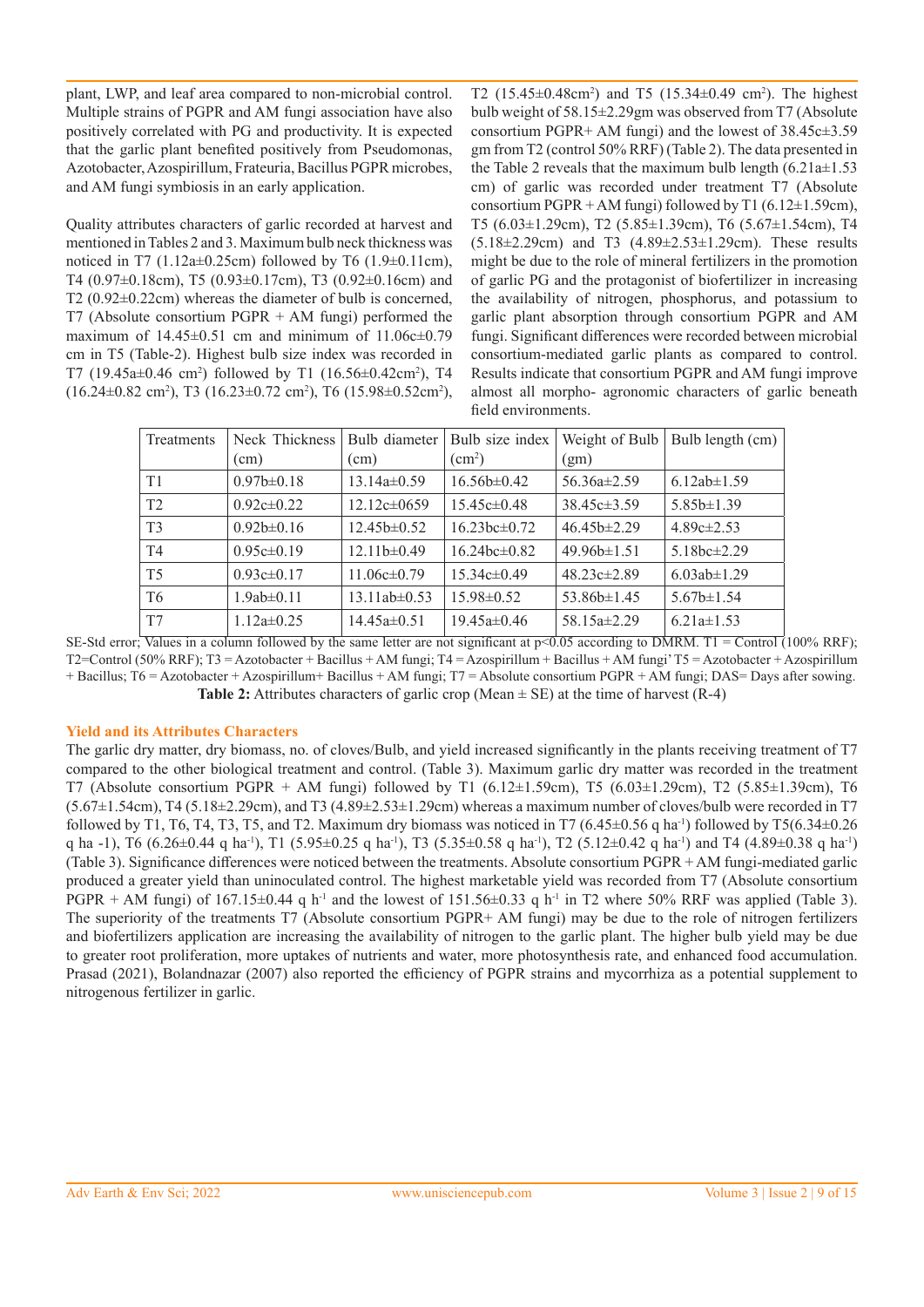| Treatment      | Dry matter $(\%)$                | No. of Cloves/Bulb | Dry biomass $(q h^{-1})$        | Yield $(q h^{-1})$  |
|----------------|----------------------------------|--------------------|---------------------------------|---------------------|
| T <sub>1</sub> | $32.45b \pm 1.29$                | $25.12 \pm 0.17$   | $5.95c\pm0.25$                  | 159.45b±0.38        |
| T <sub>2</sub> | $29.45c\pm2.23$                  | $22.12 \pm 0.17$   | $5.12c\pm0.42$                  | $151.56ab\pm0.33$   |
| T <sub>3</sub> | $30.45b \pm 1.28$                | $24.09 \pm 0.17$   | $5.35b\pm0.58$                  | $158.45ab \pm 0.48$ |
| T4             | $31.14cd \pm 1.21$               | $24.15\pm0.17$     | $4.89b \pm 0.38$                | $155.34b \pm 0.31$  |
| T <sub>5</sub> | $30.45$ <sub>bc</sub> $\pm$ 1.16 | $21.18\pm0.17$     | $6.34$ <sub>bc</sub> $\pm 0.26$ | $154.25ab \pm 0.11$ |
| T <sub>6</sub> | $31.86ab \pm 1.28$               | $24.45\pm0.17$     | $6.26ab \pm 0.44$               | $158.56ab \pm 0.56$ |
| T7             | $34.45a \pm 1.25$                | $26.45\pm0.17$     | $6.45a \pm 0.56$                | $167.15a\pm0.44$    |

 $\pm$ SE-Std error; Values in a column followed by the same letter are not significant at p<0.05 according to DMRM. T1 = Control (100% RRF); T2=Control (50% RRF); T3 = Azotobacter + Bacillus + AM fungi; T4 = Azospirillum + Bacillus + AM fungi' T5 = Azotobacter + Azospirillum; T6 = Azotobacter + Azospirillum+ Bacillus + AM fungi; T7 = Absolute consortium PGPR + AM fungi; DAS= Days after sowing. **Table 3:** Bulb attributes characters of garlic (Mean± SE) at the time of harvest (R4).

The highest TSS% (13.354 %) was recorded from T7 (Absolute consortium PGPR  $+$  AM fungi) and the lowest (9.45%) from T3 (Figure 11). Maximum (5.65 %) starch was found in T7 and the minimum  $(1.23\%)$  in T2 (Control 50% RRF) (Figure11).



 $T1 =$ Control (100% RRF); T2=Control (50% RRF); T3 = Azotobacter + Bacillus + AM fungi; T4 = Azospirillum + Bacillus + AM fungi'  $T5 = Azotobacter + Azospirillum; T6 = Azotobacter + Azospirillum+$ Bacillus + AM fungi;  $T7 =$  Consortium (NPK) + Azospirillum+ Bacillus + AM fungi; DAS= Days after sowing.

Figure 11: Effect of biofertilizers on quality characters of garlic at the time of harvest (R-4)

Percentage reducing sugar was found maximum (1.98%) in T7 and a minimum of 0.74% in T6. The dominance of the different types of consortium bioinoculant such as Absolute consortium PGPR + AM fungi might be because NKP has helped in dynamic vegetative growth and imported deep green color to the greenery which favored photosynthesis activity of the plants resulting in the greater accumulation of food material (Prasad, 2021; Bolandnazar et al., 2007).

#### **Storability of Garlic Crops**

Pooled weight loss in garlic was recorded for all seven batches to determine the impact of different treatments on the storability of garlic. It was observed that treatment T7 (Absolute consortium  $PGPR + AM$  fungi) accounted for the minimum pooled weight loss (12.53%) after 60 days of harvest and the maximum weight loss (14.20%) was recorded in treatment T1 (Control, 100% RRF) as shown in Figure 12.



T1 = Control (100% RRF); T2=Control (50% RRF); T3 = Azotobacter + Bacillus + AM fungi; T4 = Azospirillum + Bacillus + AM fungi'  $T5 = Azotobacter + Azospirillum; T6 = Azotobacter + Azospirillum+$ Bacillus + AM fungi;  $T7$  = Absolute consortium PGPR + AM fungi; DAS= Days after sowing.

**Figure 12:** Impact of biofertilizers on storability (% of weight loss) of onion after harvest (R-4)

#### **Biochemical Changes in Garlic Change in Medicinal Properties of Garlic**

Alliin content in garlic is responsible for its medicinal properties as a possible cancer preventative. Treatment T7 shows improved Alliin content in garlic crops  $(0.11 \mu g$  Pyruvate/ $\mu$ g) as compared to other treatments as shown in figure 13. The increase in Alliin content also gives garlic its native pungency.



 $T1 =$  Control (100% RRF); T2=Control (50% RRF); T3 = Azotobacter + Bacillus + AM fungi; T4 = Azospirillum + Bacillus + AM fungi' T5 = Azotobacter + Azospirillum; T6 = Azotobacter + Azospirillum+ Bacillus + AM fungi;  $T7$  = Absolute consortium PGPR + AM fungi; DAS= Days after sowing.

**Figure 13:** Total Alliin content per kg dried garlic at 45 DAP/S and harvest

## **Macronutrients Translocation by Shoot system Nitrogen Translocation**

An investigation of data indicates that N uptake (Figure 14)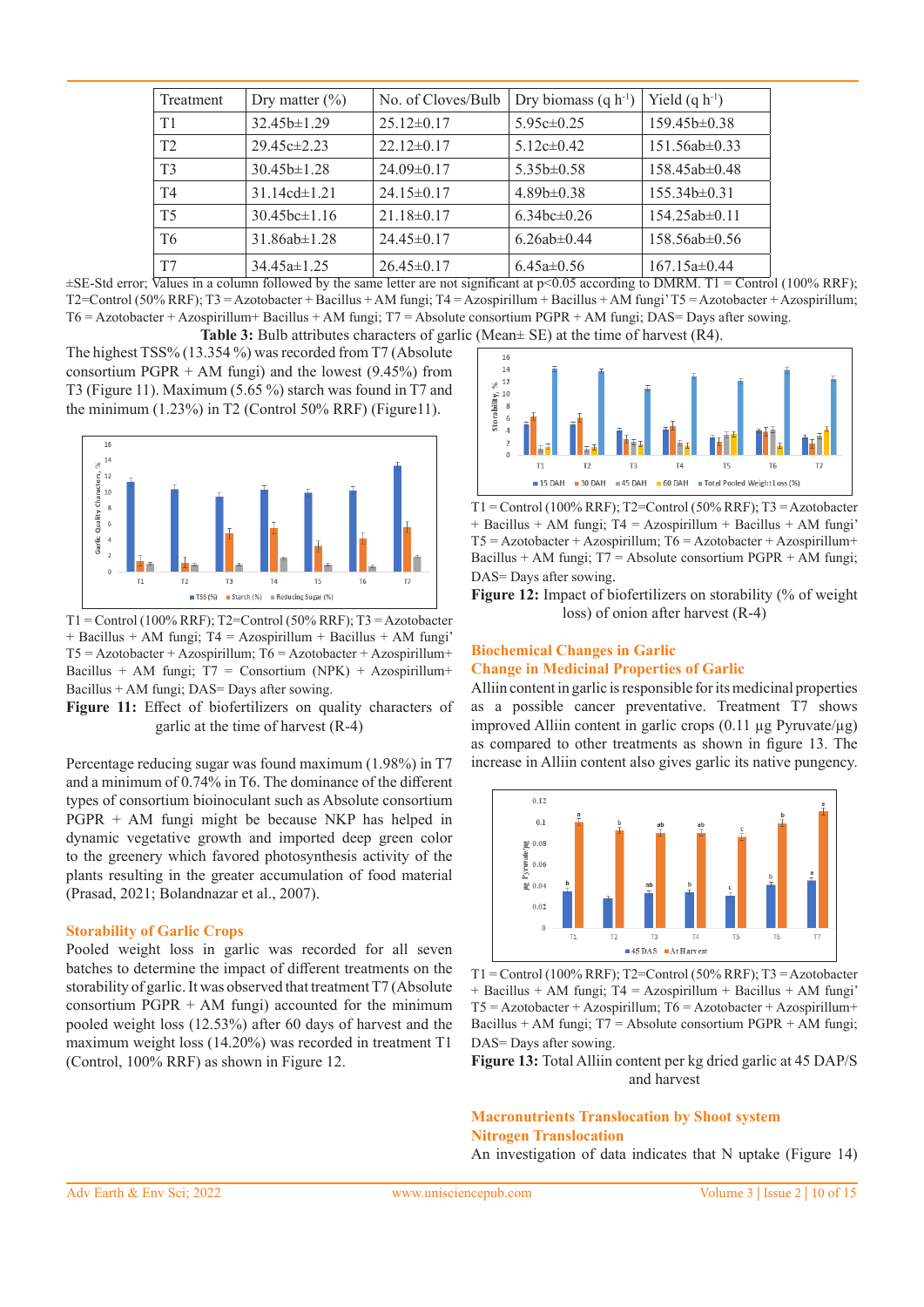through garlic plants shows that all the microbial treatments had a significant influence by N uptake as compared to NMC treatment. The maximum N uptake (6.4% at 75DAS and 9.5% at harvest) was obtained under treatment T7 (Absolute consortium PGPR  $+$  AM fungi) where the six microbial inoculants were applied. However, the lowest value of N uptake (5.8% at 75 DAS and 6.5% at harvest) by garlic shoot was verified under NMC treatment (50% RRF). The uptake of N by the garlic plants went on increasing with the successive microbial application because the uptake is a resultant of strength and biological yield.



 $T1 =$ Control (100% RRF); T2=Control (50% RRF); T3 = Azotobacter + Bacillus + AM fungi; T4 = Azospirillum + Bacillus + AM fungi'  $T5 =$  Azotobacter + Azospirillum;  $T6 =$  Azotobacter + Azospirillum+ Bacillus + AM fungi;  $T7$  = Absolute consortium PGPR + AM fungi; DAS= Days after sowing.

**Figure 14:** Nitrogen uptake in garlic at 45 DAS and harvest (R-4)

#### **Phosphorus Translocation**

A glance at data in figure 15 shows the highest translocation of P (1756.71ppm at 45 DAS and 2254.54 ppm at harvest) by the garlic plants under treatment T7 (Absolute consortium PGPR + AM fungi). The minimum P uptake was recorded under T2 (1440.12 ppm at 45 DAS and 1665.34 ppm at harvest). The effect of  $PGPR + AM$  fungi application on P uptake was significant (Figure 15). P uptake increased may be due to improved absorption and utilization of available soil P at higher rates.



 $T1 =$ Control (100% RRF); T2=Control (50% RRF); T3 = Azotobacter + Bacillus + AM fungi; T4 = Azospirillum + Bacillus + AM fungi'  $T5 = Azotobacter + Azospirillum; T6 = Azotobacter + Azospirillum+$ Bacillus + AM fungi;  $T7$  = Absolute consortium PGPR + AM fungi; DAS= Days after sowing.

**Figure 15:** Phosphorous uptake in garlic at 45 DAS and harvest (R-4)

#### **Potassium Translocation**

Potassium translocation in garlic plants has been presented in figure 16. An inquisition of data indicates that maximum K uptake (16458.45 ppm at 45 DAS and 22430.678 ppm at harvest) by garlic shoot system was recorded in the Absolute consortium PGPR  $+$  AM fungi treatment, where the six microbial stimulants were applied followed by T6 (Azotobacter + Azospirillum +Bacillus+ AM fungi), T4 (Azospirillum+ Bacillus+ AM Fungi), T3 (Azotobacter + Bacillus+ AM fungi)), T5 (Azotobacter + Azospirillum + Bacillus), T1 (Control, 100% RRF) and T2 (Control 50% RRF). K uptake was increasing may be due to improved absorption and utilization of potassium at higher rates of available soil potassium.



 $T1 =$ Control (100% RRF); T2=Control (50% RRF); T3 = Azotobacter + Bacillus + AM fungi; T4 = Azospirillum + Bacillus + AM fungi' T5 = Azotobacter + Azospirillum; T6 = Azotobacter + Azospirillum+ Bacillus + AM fungi; T7 = Absolute consortium PGPR + AM fungi; DAS= Days after sowing.

**Figure 16:** Potassium uptake in garlic at 45 DAS and harvest (R-4)

#### **Micronutrient Translocation by shoot Copper Translocation**

The foretaste of data presented in figure 17 shows the highest uptake of copper (0.002%) by the garlic shoot was recorded in treatment Absolute consortium PGPR + AM fungi. The effect of six consortium bio inoculants treatments was noticed to exert a significant effect on the copper removal by garlic shoot. The minimum copper (0.00126%) uptake was recorded under NMC (100% RRF) treatment at harvest.



T1 = Control (100% RRF); T2=Control (50% RRF); T3 = Azotobacter + Bacillus + AM fungi; T4 = Azospirillum + Bacillus + AM fungi'  $T5 = Azotobacter + Azospirillum; T6 = Azotobacter + Azospirillum+$ Bacillus + AM fungi;  $T7$  = Absolute consortium PGPR + AM fungi; DAS= Days after sowing.

**Figure 17:** Cupper uptake in garlic at 45 DAS and harvest (R-

4)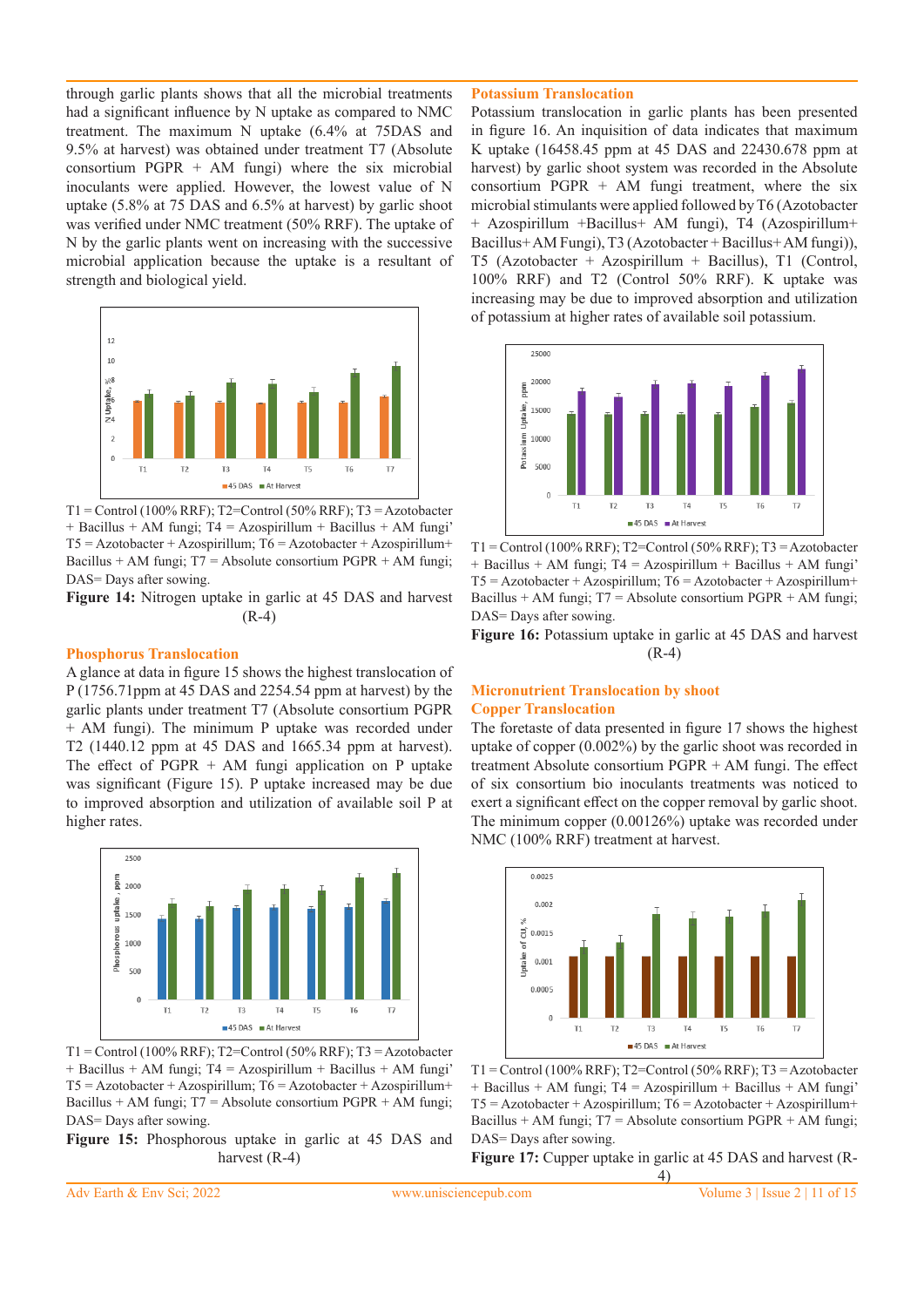#### **Iron Translocation**

The inspection of data presented in figure 18 reveals the uppermost uptake of iron (1345.56ppm at 45 DAS and 1864.67ppm at harvest) by the garlic shoot was recorded in treatment T7. The effect of PGPR and AM fungi in treatments was noticed to exert a significant effect on the iron removal by garlic shoot followed by NMC there 100% and 50% RRF was applied (1023.45 ppm at 45 DAS and 1234.65ppm at harvest, 1011.56 ppm at 45 DAS and 1157.34ppm at harvest respectively).



 $T1 =$ Control (100% RRF); T2=Control (50% RRF); T3 = Azotobacter + Bacillus + AM fungi; T4 = Azospirillum + Bacillus + AM fungi' T5 = Azotobacter + Azospirillum; T6 = Azotobacter + Azospirillum+ Bacillus + AM fungi; T7 = Absolute consortium PGPR + AM fungi; DAS= Days after sowing.

**Figure 18:** Iron uptake in garlic at 45 DAS and harvest (R-4)

#### **Zinc Translocation**

The data presented in figure 19 exposes that maximum zinc translocation (45.45 ppm at 45 DAS and 72.67 ppm at harvest) by garlic recorded under treatment T7 (Absolute consortium PGPR + AM fungi) and minimum in T2 (35.56ppm at 45 DAS and 52.86ppm at harvest). The microbial inoculants such as PGPR and AM fungi-mediated garlic plants were found to exert a significant effect on the zinc uptake by garlic shoot systems.



 $T1 =$ Control (100% RRF); T2=Control (50% RRF); T3 = Azotobacter + Bacillus + AM fungi; T4 = Azospirillum + Bacillus + AM fungi'  $T5 = Azotobacter + Azospirillum; T6 = Azotobacter + Azospirillum+$ Bacillus + AM fungi; T7 = Absolute consortium PGPR + AM fungi; DAS= Days after sowing.

**Figure 19:** Zinc uptake in garlic at 45 DAS and harvest (R-4)

#### **AM fungal Root Colonization**

AM fungal root colonization was observed in all treatments (T1 - T7) including uninoculated control plot plants as mentioned in Figure 20. The root colonization level of untreated plants ranges from 29.56- 35.56% in treatment T2 (Control, 50% RRF) and 38.45-46.67% in treatment T1(Control,100% RRF). The maximum root colonization of AM fungi ranges from 45.34-79.56% were recorded in plants treated with Absolute consortium PGPR + AM fungi. AM fungal mediated plants have been stimulated by higher water and mineral nutrients uptake from the soils because they increased the total root surface (Prasad, 2017; Prasad, 2020; Bolandnazar et al., 2007; Carrow & Dunvan, 2004; Giovanetti & Mosse, 1980; El. Desuki et al., 2006; Gerdemann, 1968). The colonization potential of AM fungi decreases with an increase in fertilizer application (18). Root colonization percentage (RCP) was affected with an increase in fertilizer application in all the treatments and crops and values were statistically (P<0.05 level) different compared to treatments.



 $T1 =$ Control (100% RRF); T2=Control (50% RRF); T3 = Azotobacter + Bacillus + AM fungi; T4 = Azospirillum + Bacillus + AM fungi'  $T5 = Azotobacter + Azospirillum; T6 = Azotobacter + Azospirillum+$ Bacillus + AM fungi;  $T7$  = Absolute consortium PGPR + AM fungi; DAS= Days after sowing.

**Figure 20:** Mycorrhiza root colonization percentage in garlic at 45 DAS and harvest (R-4)

The outcomes in this study discovered that increased PG parameters, nutrients concentration in soil, plant shoot uptake, and AM fungal RCP when Absolute consortium PGPR and AM fungi inoculated plants, and this was comparable to uninoculated plants treated with high dosages of fertilizer (100% RRF). The influence of PGPR and AM fungi in decreasing fertilizer demand of major crop species was reported by (Bolandnazar et al., 2007; Hanway& Heidel, 1952; Bolandnazar et al., 2007; Prasad, 2021; Singh et al., 2007). It is assumed that PGPR's and AM fungi have the potential to reduce the high application rate of fertilizer needed to produce a high garlic yield (Prasad, 2020; Prasad, 2021; Prasad, 2021). Moreover, the garlic plant benefits positively from AM fungal symbiosis (Prasad, 2021; Steinmetz & Potter, 1996). It creates small growth without mycorrhiza unless severely fertilized (Smith & Read, 1997; Gerdemann, 1968; Krest & Keusgen, 1999; Griffiths et al., 2002; Lawson, 1998; Ortas, 2003; Steinmetz & Potter, 1996). Diminution in PG characteristics, shoot nutrient content, RCP, and yield of control plant with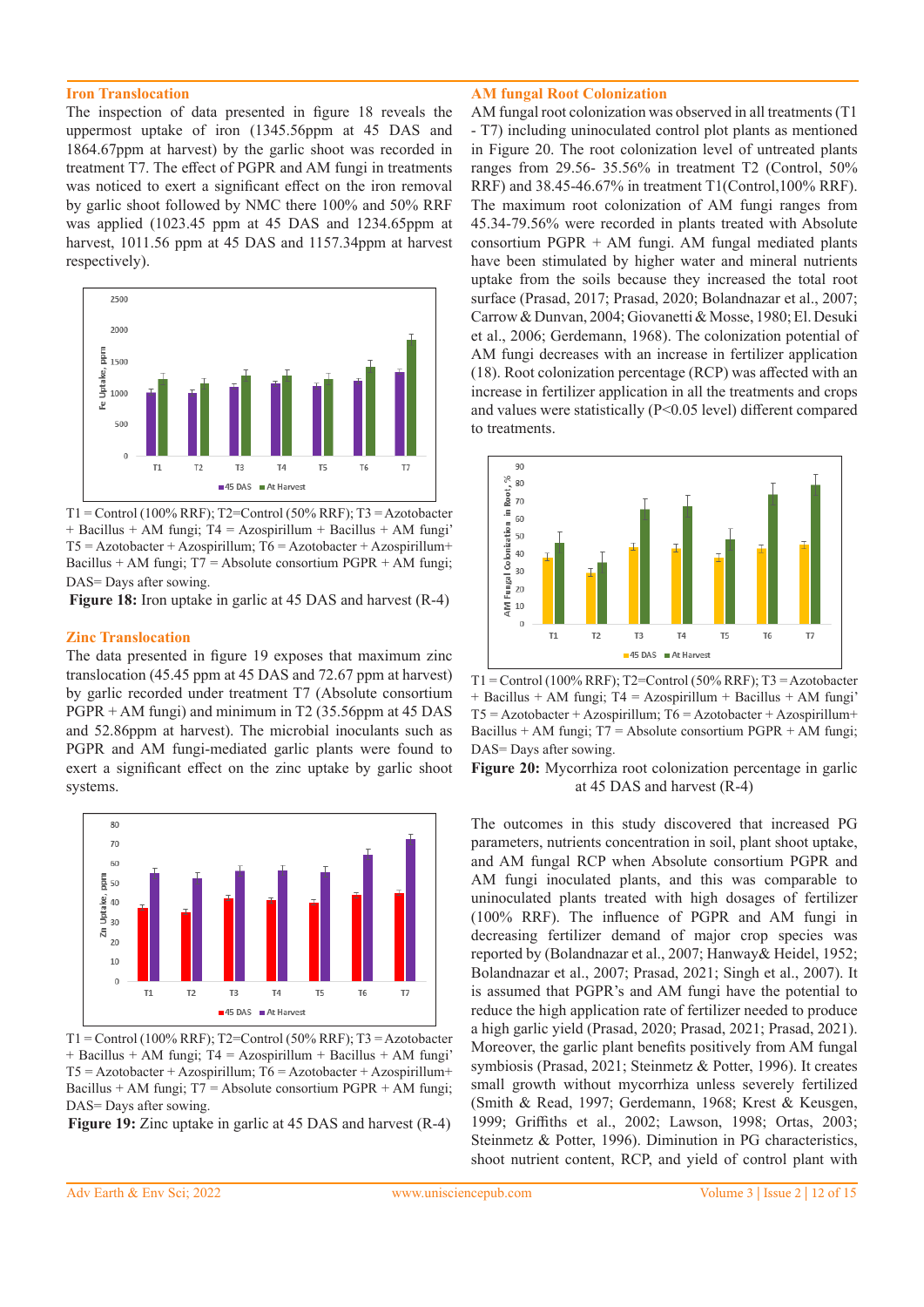improvement in fertilizer function. From the results, it appears that garlic should be incorporated with a consortium of Azotobacter, Azospirillum, Pseudomonas, Frateuria, Bacillus, AM fungi with and without combination for better growth, yield, and quality. For increasing storability, the combination of PGPR and AM fungi is effective. Nevertheless, the Absolute consortium PGPR + AM fungi bioinoculant produced the best result compared to different combinations of biofertilizers and recommended rate of CF's. The next may be a particular level with certain considerations of sustainability in production and environmental protection.

## **Conclusion**

Absolute consortium PGPR and AM Fungi utilization prejudiced early growth and nutrient uptake of N, P, K, Cu, Fe, and Zn. Outcomes from treatment T7 in this study prove that consortium PGPR and AM Fungi could eliminate the need for CFs required to produce cash crop garlic by increasing PG parameters, yield, nutrient uptake, and AM Fungi root colonization. Even though Azotobacter and Azospirillum are predominantly associated with biological nitrogen fixation, their applications in the sustainable production of garlic go way beyond fixing atmospheric nitrogen. At harvest, it was observed that soil treated with Absolute consortium PGPR, and AM Fungi had improved levels of pH, SOC, and EC as well. The present study revealed that plants mediated with consortium PGPR, and AM fungi can play a significant role in reducing CFs inputs in sustainable production systems (SPS) of the garlic cash crops. PGPR and AM fungal biofertilizers inoculation influenced growth, productivity, TSS, starch, reducing sugar, Alliin content, and nutrients uptakes (N, P, K, Cu, Fe, and Zn) as compared to the different rates of CFs. From this study, it can be determined that using Absolute consortium PGPR and AM fungi inoculums could reduce the CFs inputs needed to produce vegetables since increased PG parameters, LMP, nutrients concentration, and shoots, and RCP were obtained when Absolute consortium PGPR and AM fungi were applied to garlic plants, and this was comparable to NMC plants treated with 100% and 50% RRF. It can be determined that the usage of Absolute consortium PGPR and AM fungi to economize on fertilizer use in garlic crop production provides a sustainable and environmentally safer substitute and farmers should be encouraged to use biofertilizers for sustainable development.

## **Acknowledgment**

The author would like to extend their sincere thanks and appreciation to the CEO, Absolute Biologicals, and Gurugram for funding this lab research and field experiment.

## **Conflict of Interest**

No conflict of interest is associated with this work.

# **References**

1. Lawson, L. D. (1998). Garlic: a review of its medicinal effects and indicated active compounds. In: Lawson LS, Bauer R, Editors, Phytomedicines of Europe: Chemistry and Biological Activity, ACS Symposium Series 691, Am.

Chem. Soc. Washington.

- 2. Torrey, J.G. (1992). Can plant productivity be increased by inoculation of tree roots with soil microorganisms? *The Canadian Journal of Forest Research,* 22, 1815-1823.
- 3. Ribak, M.E., Calvey, E. M. & Harnly, J. M. (2004). Quantitative determination of allicin in garlic: supercritical fluid extraction and standard addition of alliin. *The Journal of Agricultural and Food Chemistry, 52*(4), 682-687.
- 4. Silva, E.Y.Y., Moretti, C.L. & Mattos, L.M. (2010). Composts funcionais presents em bulbilhos de alhos armazenados sob refrigeração, provenientes de cultivos no Brasilena China. *Ciência Rural 40*(12), 2580-2587.
- 5. Holub, B.J., Arnott, K., Davis, J.P., Nagpurkar, A. & Peschell, J. (2002). Organosulfur compounds from garlic. In J. Shi, G. Mazza & M. L. Maguer (Eds.). Functional foods: biochemical and processing aspects. Washington; CRC Press.
- 6. William, D.M. & Pant, C.M. (2007). *Neem Biotech Ltd*. Process for the production of allicin; (US 7179632 B2)
- 7. Siquiera, J.O., Saggin-Junior, O.J., Flores-Aylas, W.W. & Guimaraes, P.T.G. (1998). Arbuscular mycorrhizal inoculation and superphosphate application influence plant development and yield of coffee in Brazil. *Mycorrhiza, 7*, 293-300.
- 8. Torrey, J.G (1992). Can plant productivity be increased by inoculation of tree roots with soil microorganisms? *The Canadian Journal of Forest Research, 22*, 1815-1823.
- 9. Valdes, M., Reza-Aleman, F. & Furlan, V. (1993). Response of Leucaena esculenta to endomycorrhizae and Rhizobium inoculation. *World Journal of Microbiology and Biotechnology, 9*, 97-99.
- 10. Prasad, K. (2015). Biofertilizers: A new dimension for agriculture and environmental development to improve production in a sustainable manner. *Journal of Basic and Applied Mycology, 11*(1& II), 5-13.
- 11. Prasad, K. (2017). Biology, Diversity and Promising Role of Mycorrhizal Entophytes for Green Technology. In Maheshwari D.K. (Ed). Endophytes: Biology and Biotechnology, Volume 1, Series Sustainable Development and Biodiversity 15. *Springer International Publishing AG,* Switzerland. 267- 301.
- 12. Prasad, K. (2020). Positive Importance of Arbuscular Mycorrhizal fungi for global Sustainable Agriculture and Environment Management for green technology. *Current Investigations in Agriculture and Current Research, 9*(2), 1182-1184.
- 13. Prasad, K. (2021). Effect of Dual Inoculation of Arbuscular Mycorrhiza Fungus and Cultivar Specific Bradyrhizobium Japonicum on the Growth, Yield, Chlorophyll, Nitrogen and Phosphorus Contents of Soybean (Glycine Max (L.) Merrill.) grown on Alluvial Soil. *Journal of Innovation in Applied Research, 4*(1), 1-12.
- 14. Prasad, K. (2021). Impact of Biological Fertilizer Arbuscular Mycorrhizal Fungi and Conventional Fertilizers Mobilization on Growth, Yield, Nutrient's uptake, Quercetin and Alliin Contents in Allium Crops Cultivation under Field Conditions in Semi-Arid Region of India. *South Asia Journal of Experimental Biology, 11*(1), 15-26.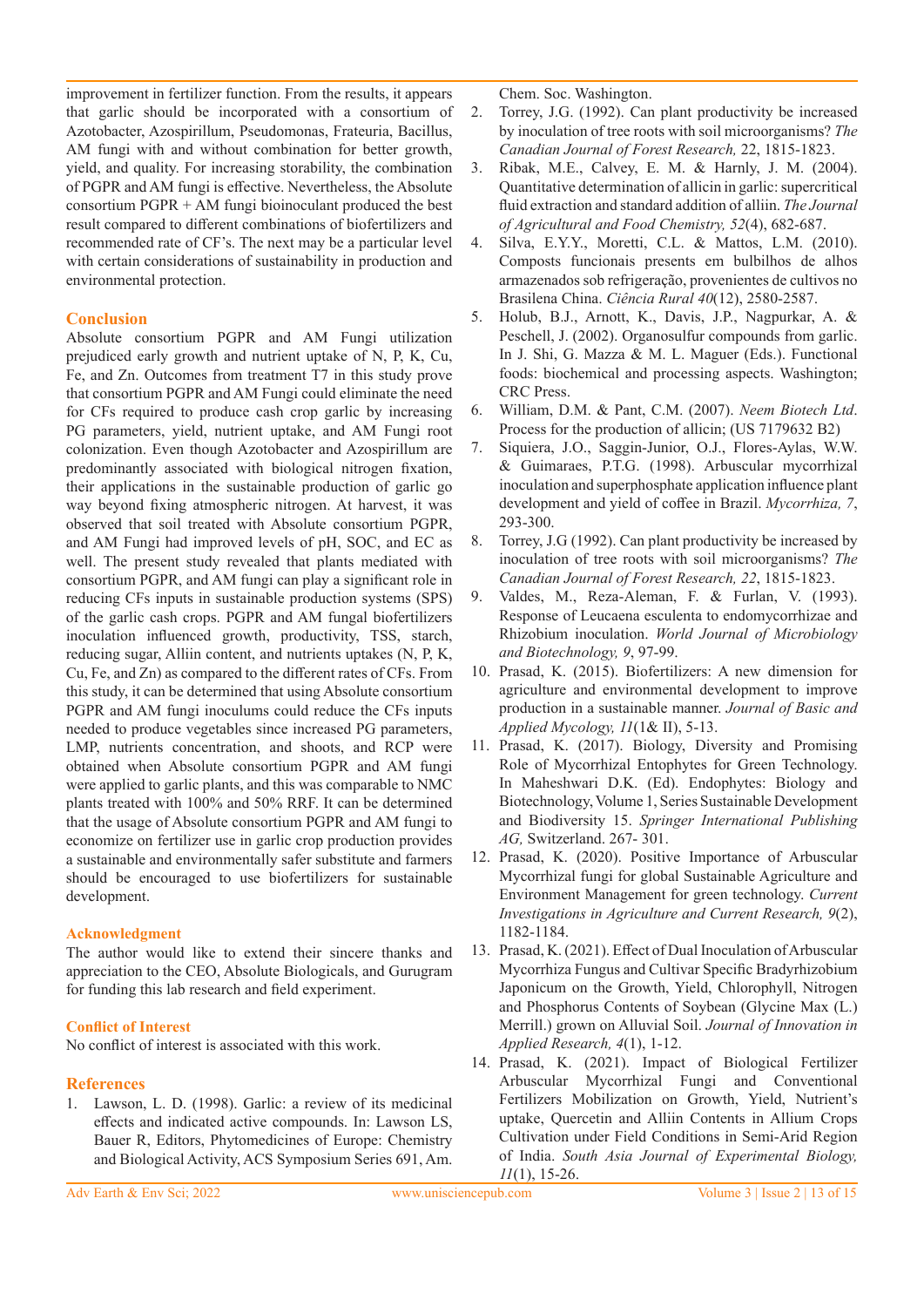- 15. Prasad, K. (2021). Diversification of Glomermycota form Arbuscular Mycorrhizal Fungi Associated with Vegetable Crops Cultivated underneath Natural Ecosystems in Arid Region of Rajasthan, India. *Current Investigations in Agriculture and Current Research, 9*(2), 1205-1212.
- 16. Prasad, K. (2021). Stimulation Impact of Rhizospheric Microbe's Glomeromycota AM Fungi and Plant Growth Promoting Rhizobacteria on Growth, Productivity, Lycopene, Β-Carotene, Antioxidant Activity and Mineral Contents of Tomato beneath Field Condition Cultivated in the Western Ghats Covering Semi-Arid Region of Maharashtra, India. *Journal of Bioscience & Biomedical Engineering, 2*(3):1-14.
- 17. Prasad, K. (2021). Glycoprotein Producing AM Fungi lifecycle and Potential Role in Agricultural Plant Lifespan and Global Environmental Changes for Sustainable Green Technology. *Journal of Ecology & Natural Resources, 5*(2): DOI: 10.23880/jenr-16000250.
- 18. Bolandnazar, S., Neishabury, M.R., Aliasgharzad, N. & Chaparzadeh, N. (2007). Effects of mycorrhizal colonization on growth parameters of onion under different irrigation and soil conditions. *Plant Journal of Biological Sciences, 10* (9), 1491-1495.
- 19. Prasad, K. (2022). Influence of PGPR, AM Fungi and Conventional Chemical Fertilizers Armament on Growth, Yield Quality, Nutrient's translocations and Quercetin Content in Onion Crop Cultivated in Semi-Arid Region of India. *Journal of Microbiology and Biotechnology, 7*(1):1- 18.
- 20. Tilak, KVBR, Ranganayaki, N., Pal, K.K., De, R., Saxena, A.K., Nautiyal, C.S., Mittal, S., Tripathi, A.K. & Johri, B.N. (2005). Diversity of plant growth and soil health supporting bacteria. *Current Science, 89*(1), 136-150.
- 21. Domenico, P. (2019). Effect of Azospirillum brasilense on garlic (Allium sativum L.) cultivation. *World Journal of Advanced Research and Reviews 02*(3), 008-013.
- 22. Sander, F.E. & Tinker, P.B. (1973). Phosphatic flows into mycorrhizal roots. *Journal of Pesticide Science,* 4, 385- 395.
- 23. Sharma, M.P. & Adholeya, A. (2000). Benefits of inoculation of indigenous AM fungi upon growth and productivity of four onions (Allium cepa L.) varieties in an Alfisol. *Biological Agriculture and Horticulture 18* (1), 1-14.
- 24. Prasad, K. (2021). Influence of arbuscular mycorrhizal fungal biostimulants and conventional fertilizers on some solanaceous crops for growth, productivity and nutrient stoichiometry under field conditions in the semi-arid region of Maharashtra, India. *Journal of Experimental Biology and Agricultural Sciences, 9*(1), 75-86.
- 25. Patharajan, S. & Raman, N. (2006). Influence of arbuscular mycorrhizal fungi on growth and selenium uptake by garlic plants, *Archives of Phytopathology And Plant Protection, 45*(2), 138-151.
- 26. 26. Subbiah, B.V. & Asija, G.L. (1956). A rapid procedure for the determination of available nitrogen in soils. *Current Science, 25*, 259-260.
- 27. Singh, D, Chhonkar, P.K. & Dwivedi, B.S. (2007). Soil

analysis. In: Manual on soil, plant and water analysis. Delhi: Westville Publishing House, Pp 11-75.

- 28. William, D.M. & Pant, C.M. (2007). Neem Biotech Ltd. Process for the production of allicin; (US 7179632 B2).
- 29. Guo, T.J & Zhang Christie Li, X. (2006). Influence of nitrogen and sulfur fertilizers and inoculation with arbuscular mycorrhizal fungi on yield and pungency of spring onion. *Journal of Plant Nutrition, 29*(10), 1767- 1778.
- 30. Hanway, J.J. & Heidel, H. (1952). Soil analysis methods as used in Iowa state collage soil testing laboratory. *Iowa Agriculture,* 57, 1-31.
- 31. Phillips, J.M. & Hayman, D.S. (1970). Improved procedure for clearing roots and staining parasitic and vesiculararbuscular mycorrhizal fungi for rapid assessment of infection. *Transactions of the British Mycological Society, 55*,158-160.
- 32. Giovanetti, M. & Mosse, B. (1980). An evaluation of techniques for measuring vesicular-arbuscular mycorrhizal infection in roots. *New Phytology,* 84, 489-500.
- 33. Brinkman, R. (1980). Saline and sodic soils. In: Land reclamation and water management. International Institute for Land Reclamation and Improvement (ILRI), Wageningen, *The Netherlands*, Pp. 62-68.
- 34. Buchanan, B.B., Gruissem, W. & Jones, R.L. (2000). Biochemistry and Molecular Biology of Plants. American Society of Plants Physiologist, *Rockville*, MD, pp. 1189- 1197.
- 35. De Melo, P.E. (2003). The root system of onion and Allium fistulosumin in the context of organic farming a breeding approach. Ph. D thesis. *Wageningen University, The Netherlands*, pp. 136.
- 36. World Health Organization (2010), WHO Monographs on medicinal plants commonly used in the Newly Independent States (NIS), WHO Press, Geneva.
- 37. Bolandnazar, S., Aliasgharzad, N., Neishabury, M.R. & Chaparzadeh, N. (2007). Mycorrhizal colonization improves onion (Allium cepa L.) yield and water use efficiency under water deficit conditions. *Scientia Horticulture, 114*, 11-15.
- 38. Mosse, B. (1973). Advances in the study of Vesicular arbuscular mycorrhiza. *Annual review of phytopathology*, 11, 171-196.
- 39. Smith, S.E. & Read, D.J. (1997). Mycorrhizal symbiosis. Academic Press, Inc San Diego California.
- 40. Prasad, K. (2021). Potential Impact of Seed Coating with Beneficial Microorganisms to Meticulousness Sustainable Organic Agriculture for Quality Nutritive Food Production for Modern Lifestyle, Improve Global Soil and Environmental Health towards Green Technology. Aditum *Journal of Clinical and Biomedical Research 2*(4). DOI: http;//doi.org/06.2021/1.1043.
- 41. Prasad, K. (2021). Advantages and Nutritional Importance of Organic Agriculture Produce Food on Human, Soil and Environmental Health in Modern Lifestyle for Sustainable Development. *Aditum Journal of Clinical and Biomedical Research, 1*(2). DOI:http;//doi.org/04.2021/1.1006.
- 42. Carrow, R.N. & Dunvan, R.R. (2004). Soil salinity